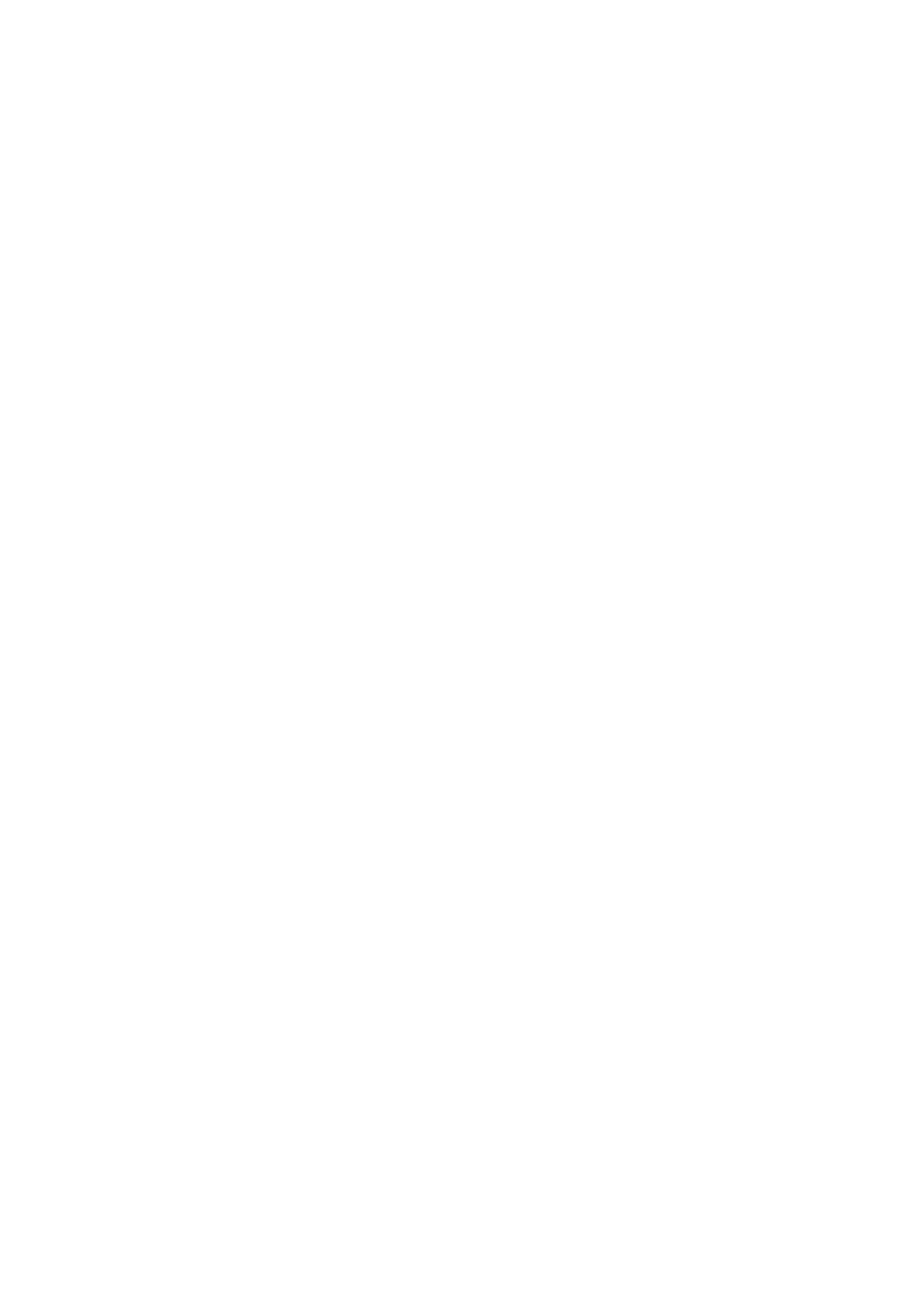This document explains how to use the optional INVIEW Accounting features on your DM220i series digital mailing system.

This document will on occasions refer to 'your Operator Guide'. This is in reference to the Operator Guide that will have been provided alongside your Mailing System.

If your system uses the Departmental (Standard) accounting feature, refer to your Operator Guide for further information.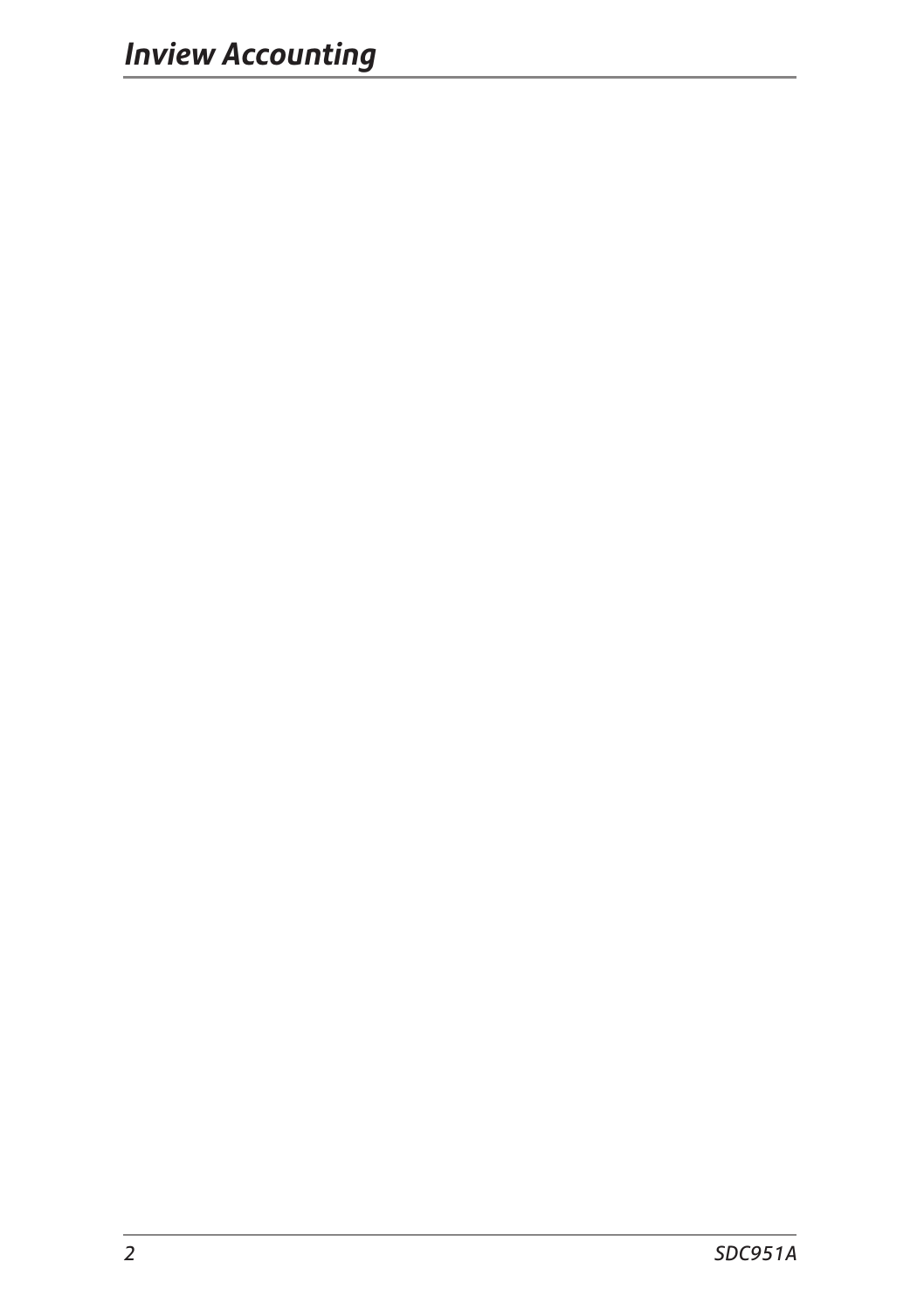| Importing and Backing Up Data Using               |
|---------------------------------------------------|
|                                                   |
| Uploading INVIEW data to                          |
|                                                   |
|                                                   |
|                                                   |
|                                                   |
|                                                   |
|                                                   |
|                                                   |
|                                                   |
|                                                   |
|                                                   |
|                                                   |
| Turning Global Surcharge On or Off  16            |
| Selecting the Global Surcharge Method 17          |
| Selecting an Account to Print Postage 18          |
|                                                   |
|                                                   |
|                                                   |
|                                                   |
|                                                   |
| Setting the Condition for the Log Full Warning 25 |
|                                                   |
|                                                   |
|                                                   |
|                                                   |
|                                                   |
|                                                   |
|                                                   |
|                                                   |
| Account Speed Code List Report 28                 |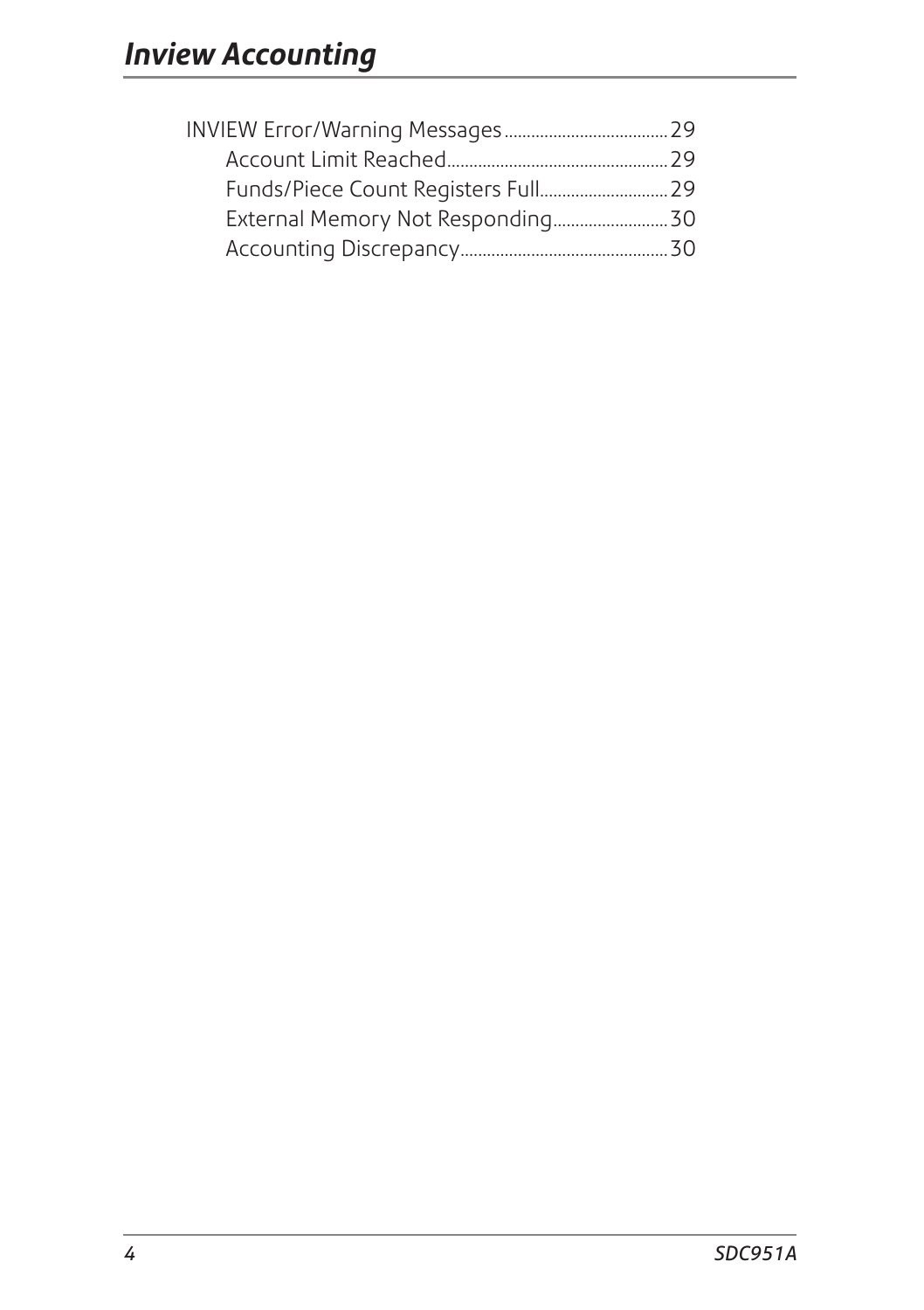# **Introduction**

This document describes how to set up and use INVIEW on your mailing system.

INVIEW are optional packages that you can purchase which provide extended accounting features. Availability of optional accounting packages may vary dependant on your market. Contact your machine supplier for further information.

INVIEW is enabled and controlled through the normal system menus as described in this chapter. Both packages use an external memory module which is connected to your system via one of the USB ports.

**Please note:** INVIEW can also be referred to, in some instances as Budget Manager Lite.

# **Turning INVIEW On**

If you have purchased the INVIEW Accounting option, follow the steps below to turn on the feature.

- 1. At the home screen, press **Options**.
- 2. Select "Turn Items On/Off".
- 3. If the supervisor password is enabled, you will be prompted to enter it and select "OK" to continue.
- 4. Select "Accounting".
- 5. Select "Turn Accounting On".
- 6. Select "INVIEW". After a few seconds, the INVIEW main menu will display.

# **Turning INVIEW Off**

You can temporarily turn off INVIEW Accounting whenever you wish.

**NOTE:** You will not be tracking postage by account when this feature is turned off.

- 1. Press **Options**.
- 2. Select "Turn Item On/Off"
- 3. If the supervisor password is enabled, you will be prompted to enter it and select "OK" to continue.
- 4. Select "Accounting".
- 5. When prompted, select "Turn Accounting OFF".
- 6. Press **Home** to return to the home screen with no account displayed.

To view or print account data you must have either a printer attached to the machine of the machine must be connected to a PC using the PC Transfer Utility software.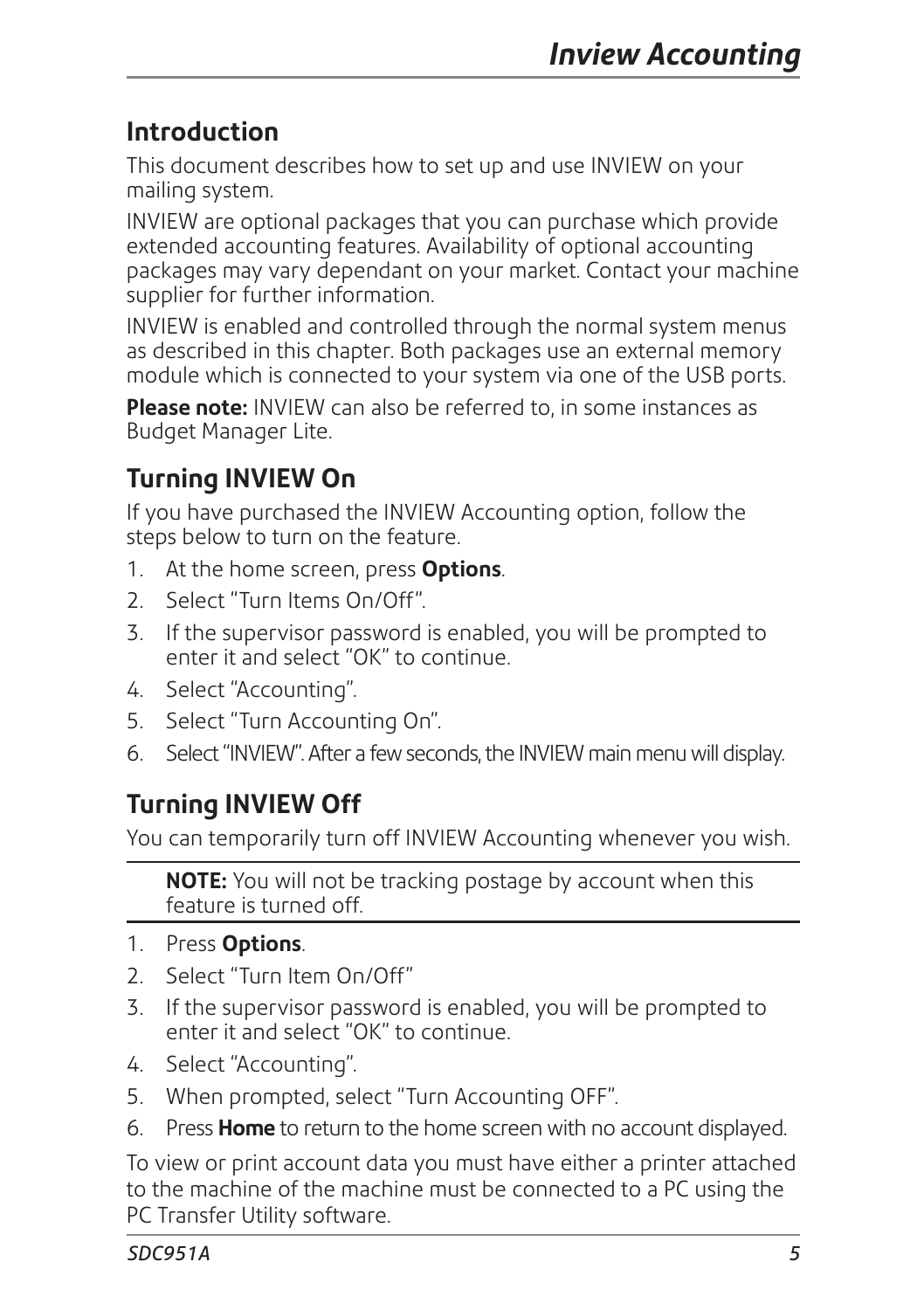# **Logging On to INVIEW**

The screen that displays when you start up your mailing system depends on whether or not you have set up operators on your system. For more information on how to set up operators, refer to *Setup Operators* in your Operator Guide provided with your system.

# **Importing and Backing Up Data Using the PC Transfer Utility**

A software program called "PC Transfer Utility" is available to allow accounting data to be transferred to a PC for backup/restore.

In order for INVIEW to be able to interface with the PC Transfer Utility software installed on your PC, your mailing system must be attached to a  $\overline{I}$  AN.

For more information about the PC Transfer Utility, please refer to the Help file located in the PC Transfer software on your PC.

# **Uploading INVIEW data to Total Meter Reporting (Webservice)**

If you have access to the Pitney Bowes My Account webservice and have registered with INVIEW for Total Meter Reporting, it is necessary to upload Accounting information periodically from INVIEW to the Accounting Server.

This can be performed in 2 ways, either

- 1. During a Balance Enquiry
	- a. Carry out a balance enquiry as detailed in the Operator Guide provided with your system.
	- b. If Accounting data is present you will be prompted to Upload accountable data.
	- c. Choose Upload Now? or Upload Later?.
	- d. Follow the on-screen prompts to complete the task.
- 2. From the Options button
	- a. Press Options button and the press Page Down.
	- b. Choose menu item Data Centre Options.
	- c. Choose Data Upload.
	- d. Follow on-screen prompt to complete the task.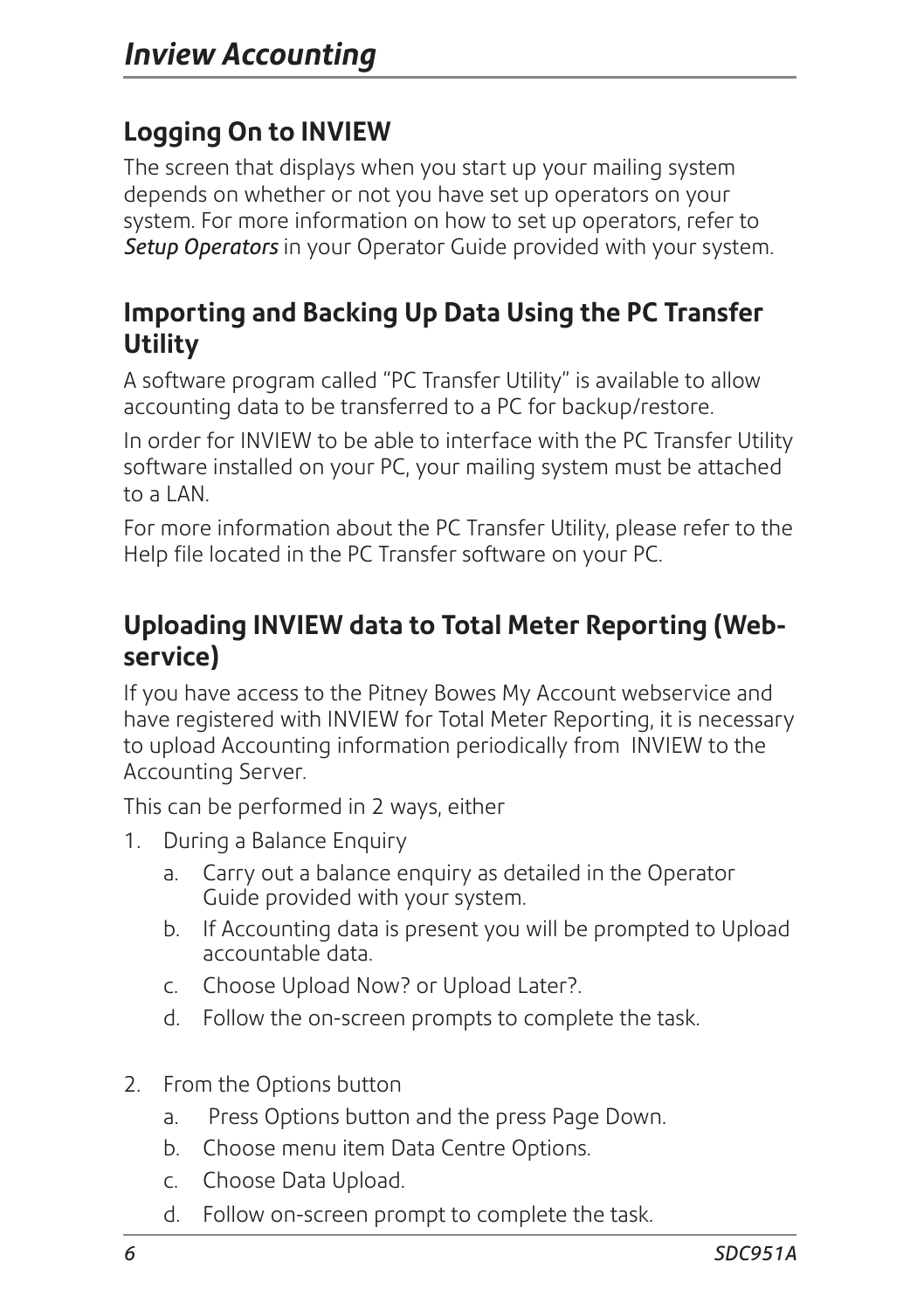# **External Memory**

To enable INVIEW to work, the memory stick supplied must be connected to one of the USB ports on the rear of the mailing system at all times.

# **Setting a Station ID**

The Station ID is printed on accounting reports to identify the mailing system the reports were generated on. This feature is useful when you have several mailing systems that generate reports.

Station IDs are numeric and must be two characters in length.

Follow the step below to set a Station ID:

- 1. Select "Accts".
- 2. If the supervisor password is enabled, you will be prompted to enter it and select "OK" to continue.
- 3. Select "Inview"
- 4. Select "Station ID: "
- 5. Key in the Station ID, then select "OK".
- 6. Press **Home** to return to the home screen.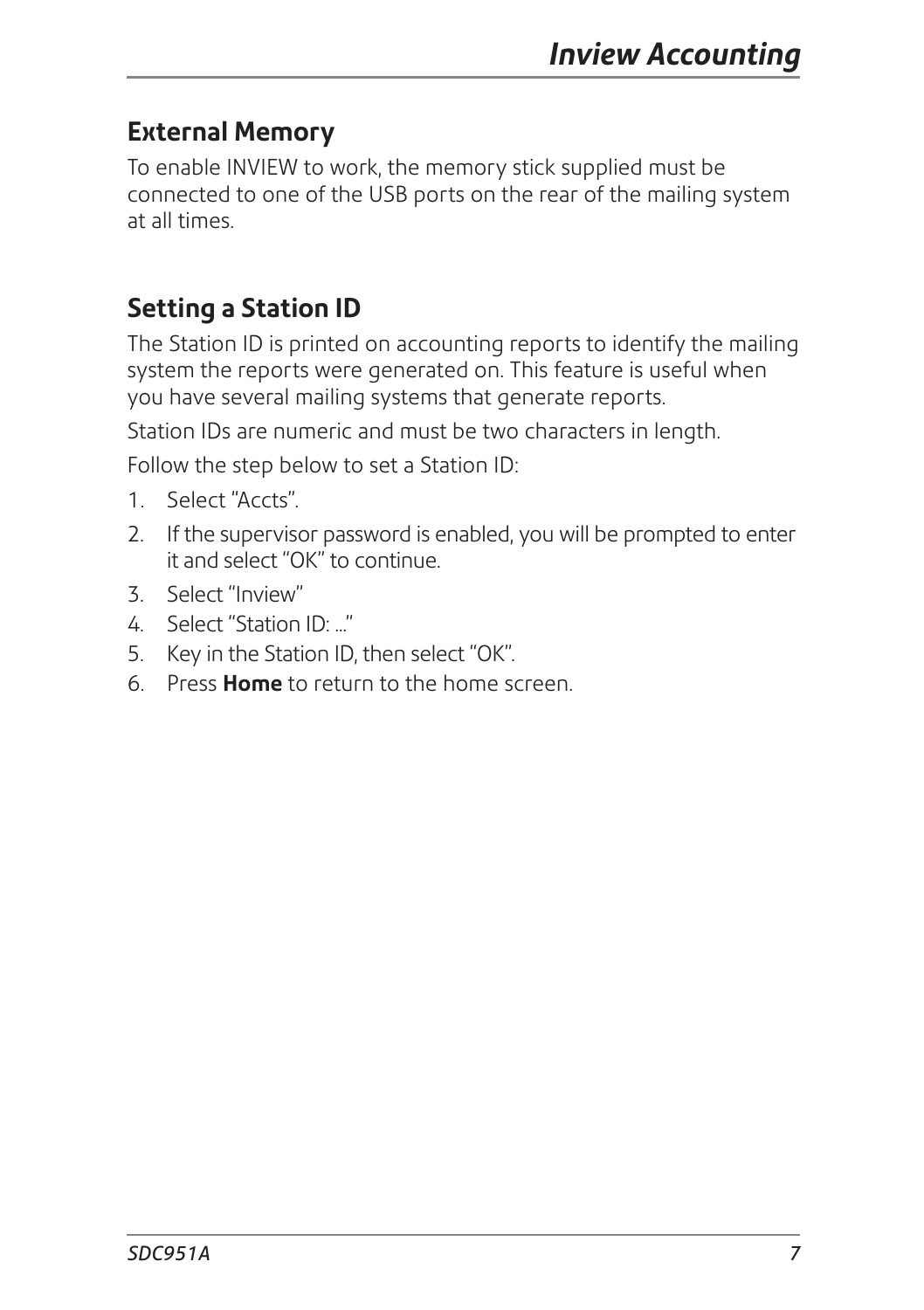# **INVIEW Account Structure**

You can use INVIEW to track and account for postage used by departments or individuals within your organisation. Your system is set up to accept a total of 74 characters for single level accounts, a total of 73 characters for an account and sub account, and a total of 72 characters for an account, subaccount, and subsubaccount.

When accounts are linked (account-subaccount, or accountsubaccount-subsubaccount) they become a set and are treated as one separate account, with one account number and one password. The existing account number and password are rolled down to the subaccount when the first subaccount is created. When you create another subaccount to this account, you create another linked set of accounts with a different account number and password.

**NOTE:** Only the lowest level of the account hierarchy is chargeable. This means that transactions can only be posted to that account.

The following examples demonstrate some of the ways in which you can structure your accounts.

When you create only a top level account, you can charge funds and pieces to that account. This is the working (chargeable) account because at this point it does not have any subordinate accounts:

Example: Account - Engineering

If you create subaccounts for the original account, they become the end links in the account chain and identify the departments where you charge to:

Examples:

Account - Engineering, Subaccount - Software

Account - Engineering, Subaccount - Design

The original account now serves as an administrative account that owns and contains totals for the lower subaccounts.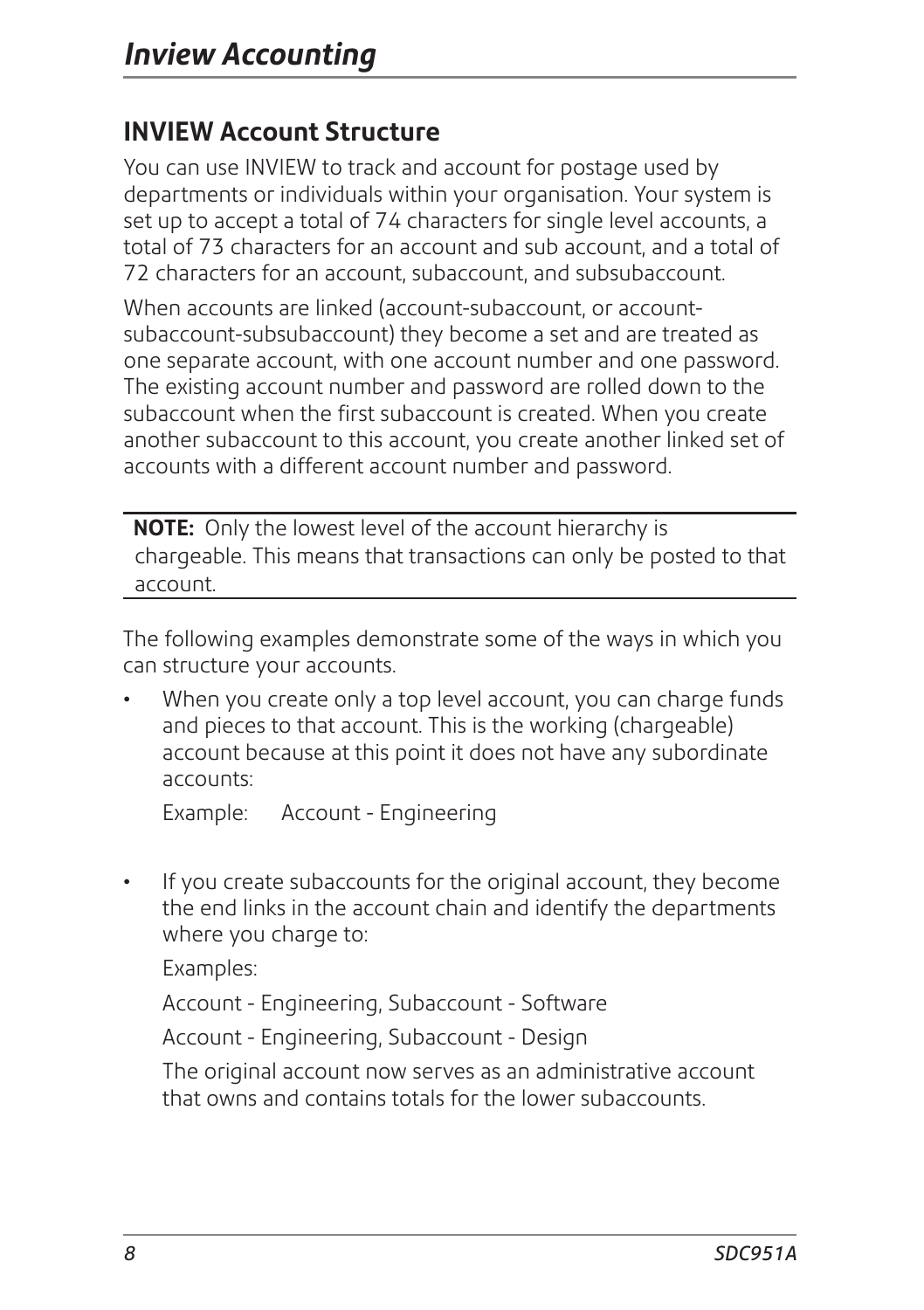• If you create subsubaccounts for subaccounts, the subsubaccounts become the end links and identify the departments that are charged for postage.

#### **Examples:**

Account - Engineering, Subaccount - Software, Subsubaccount - Testing

Account - Engineering, Subaccount - Software, Subsubaccount - Design

Account - Engineering, Subaccount - Industrial Design, Subsubaccount - Graphics

Account - Engineering, Subaccount - Industrial Design, Subsubaccount - User Testing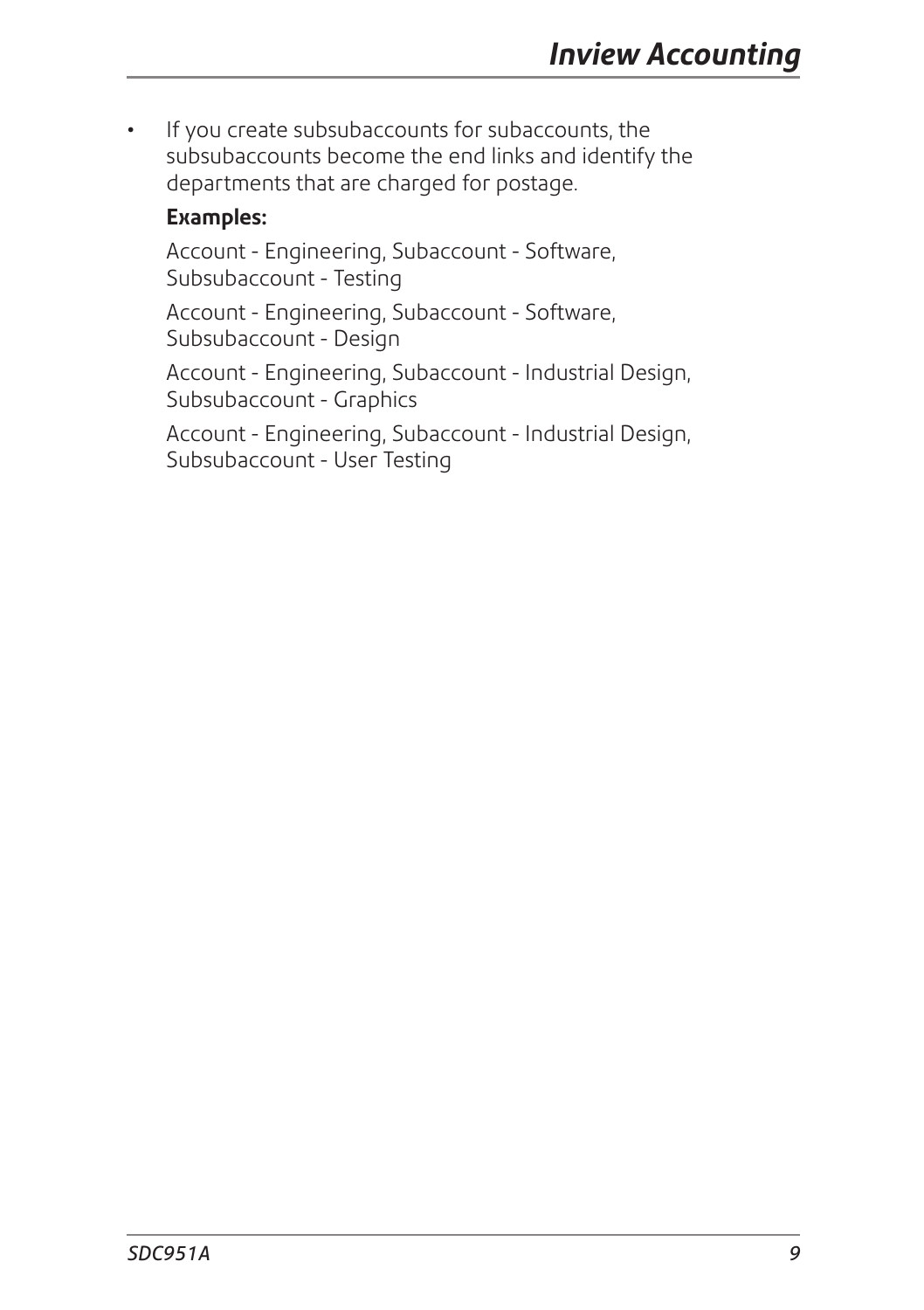# **Turning Account Passwords On/Off**

You can turn on the requirement for all operators to enter passwords (if passwords are set up) when choosing an account.

**NOTE:** The Supervisor Password must be turned on before you can use this feature. If it is turned on, you will be presented with an option to enter the Supervisor Password.

- 1. Select "Acct".
- 2. Select "Manage Inview Accounts".
- 3. Select "OK" to continue.
- 4. Selecting "Turn Password On/Off..." will toggle between ON and OFF as required.
- 5. Press **Home** to return to the home screen.

# **Creating Accounts**

Follow the steps below to create accounts:

- 1. Select "Acct".
- 2. Select "Manage Inview Accounts".
- 3. If the supervisor password is enabled, you will be prompted to enter it and select "OK" to continue.
- 4. Select "Create an Account".
- 5. Enter the account name and then select "OK".

**NOTE:** When naming your accounts, the total number of characters you can use for the name is 74. This means that if you intend to add sub and subsub accounts to this top level account name, the sum of the characters for all three accounts levels cannot be greater than 74.

6. The Account Information menu appears, offering the following options for the account being created:

**Name:** Select this option to edit the name of an account.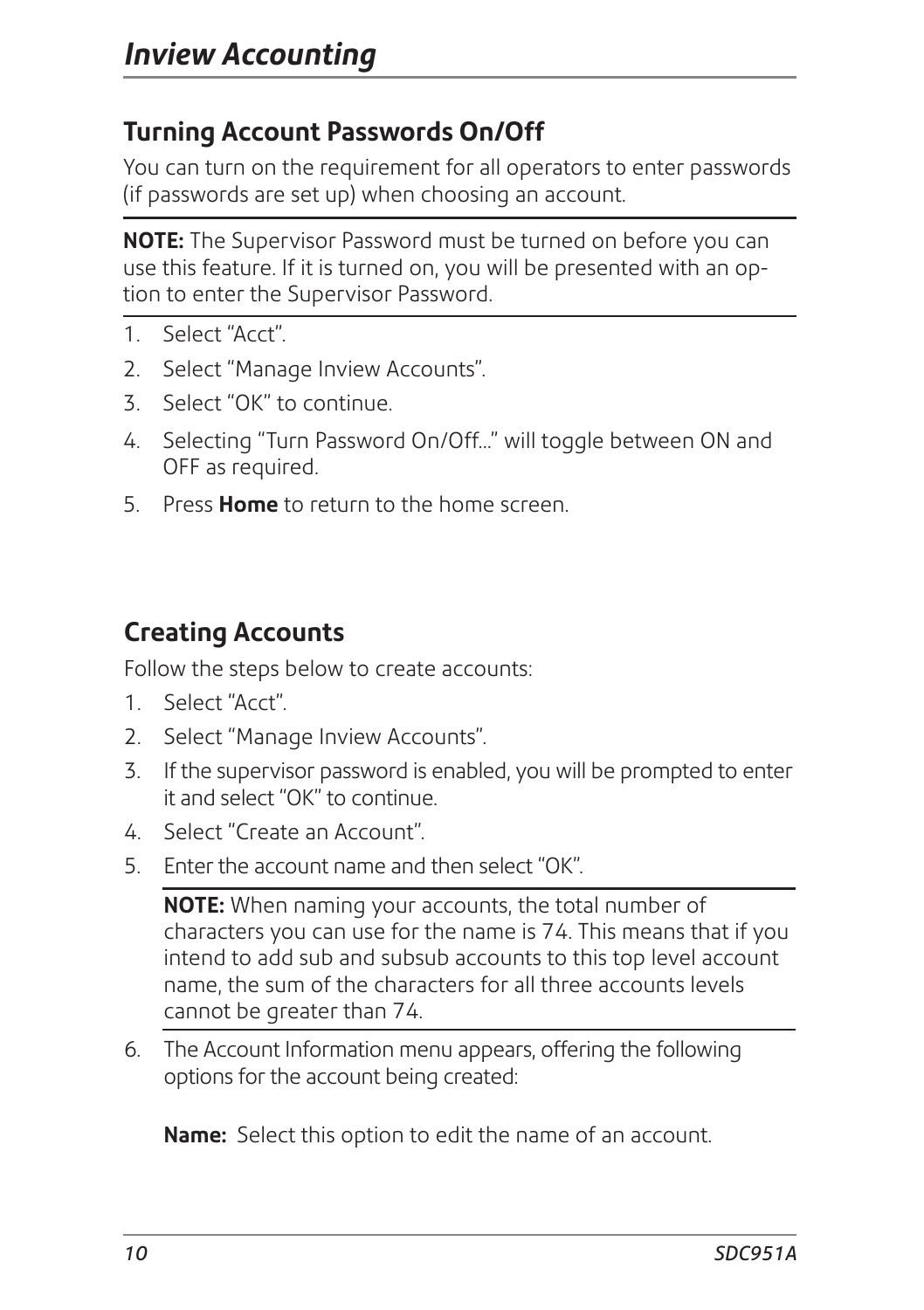**Password**: This option appears only if account passwords are enabled. The account password is a four digit number that you can assign to limit access to an account. As soon as you enter the name of your account, the system will request that you enter the account password if it is enabled. Select this option to assign, change or disable the password if necessary. When you are running mail, passwords must be globally enabled. This feature should not be used if operator log on is in use.

**Speed Code**: A speed code is a number that uniquely identifies an account. You can use it as a short cut to identify accounts with long names. As soon as you enter the name of your account, the system automatically assigns the next available speed code to your account. Select this option to change the speed code number assigned by the system. It allows you to enter a 1 to 4 digit code.

**Desc:** This option allows you to type in a brief description of the account.

- 7. When you are done, select "Continue" to save your account information. If you exit the screen without selecting "Continue", changes are lost.
- 8. Press **Home** to return to the Home Screen.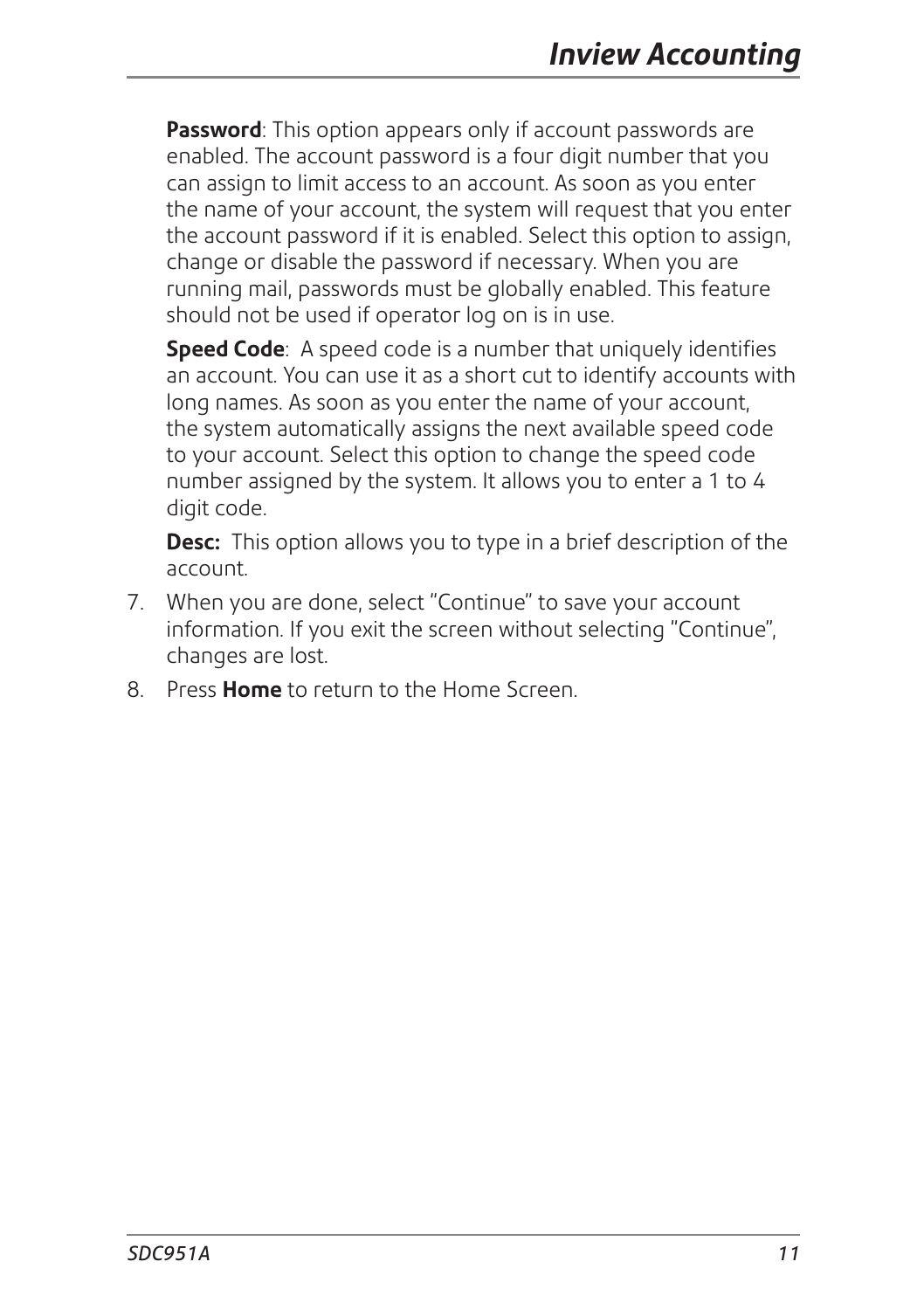# **Creating a Subaccount**

Follow the steps below to create accounts:

- 1. Select "Accts".
- 2. Select "Manage Inview Accts".
- 3. If the supervisor password is enabled, you will be prompted to enter it and select "OK" to continue.
- 4. Select "Create Sub Account".
- 5. Select "View List".
- 6. The system displays a list of all the existing accounts. If necessary, page down to scroll through the list of accounts.

Select the account you would like to add a subaccount.

- 7. Select "Add Sub Account" or "Add SubSub Account", as required.
- 8. Type in the name of the new subaccount or subsubaccount and select "Continue". The Account Information Screen appears.
- 9. Select and configure any of the options in the same way as creating an account (see your Operator Guide for information).
- 10. When you are done, select "Done" to save your account information. If you exit the screen without selecting "Done", changes are lost.
- 11. Press **Home** to return to the Home Screen.

**NOTE:** Repeat the above for a SubSubAccount.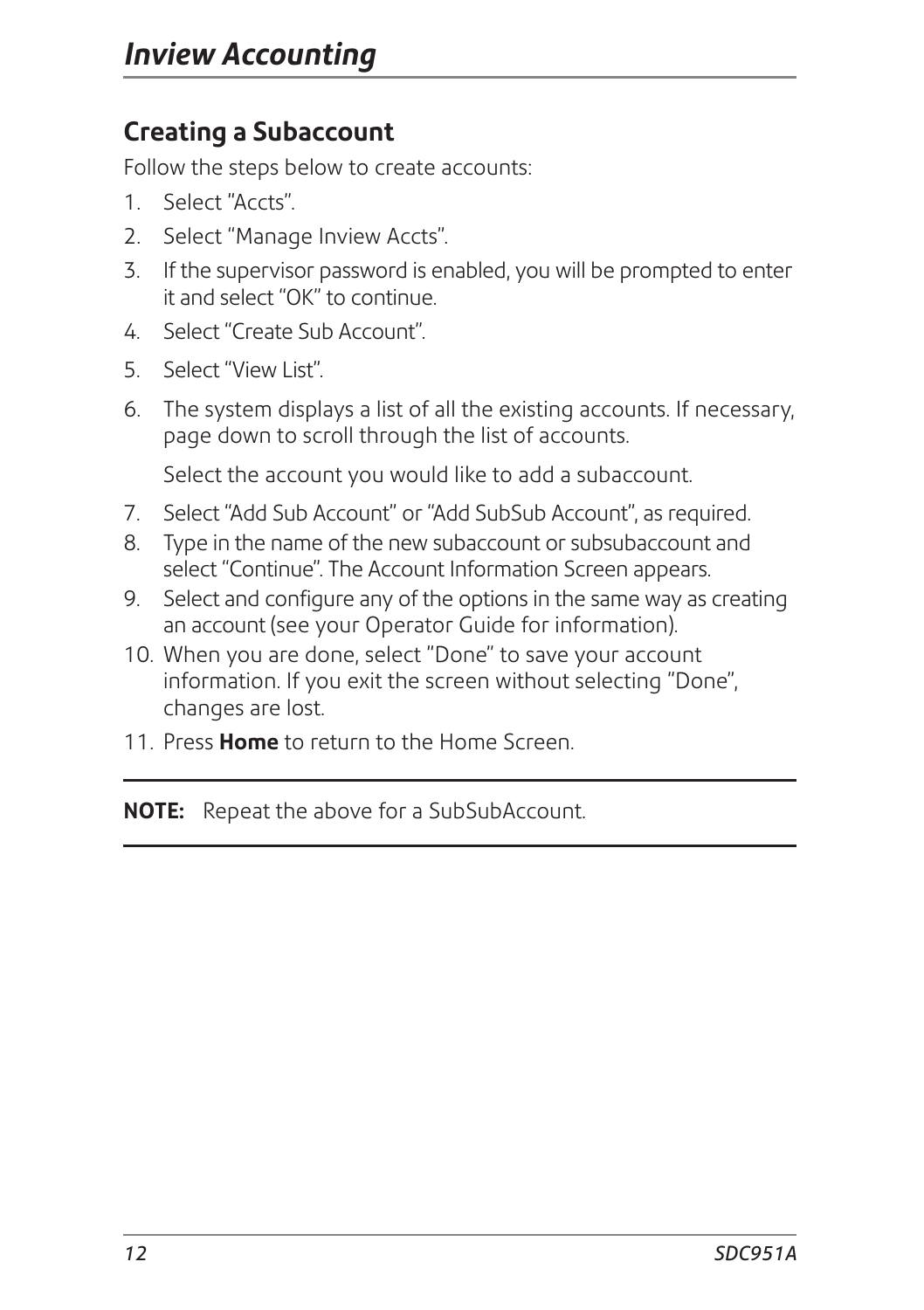# **Viewing or Editing Accounts**

You can view or edit the name and description for all of the accounts, subaccounts or subsubaccounts entered into INVIEW (lowest level):

- 1. Select "Accts".
- 2. Select "Select Manage Inview Accts".
- 3. If the supervisor password is enabled, you will be prompted to enter it and select "OK" to continue.
- 4. Select "Edit/View Account".
- 5. Select "View List".
- 6. The system displays a list of all the existing accounts. If necessary, page down to scroll through the list of accounts.

Select the account you would like to view or edit.

7. Select the appropriate option and follow the prompts. **Name:** Select this option to make changes to the name of the account you have selected.

**Password:** The account password is a four digit number that limits access to an account.

**Speed Code:** Allows you to change the speed code of the account.

- 8. When you are done, select "Done" to save your account information. If you exit the screen without selecting "Continue", changes are lost.
- 9. Press **Home** to return to the Home Screen.
- **NOTE:** If you have active data in an account, you cannot rename the account.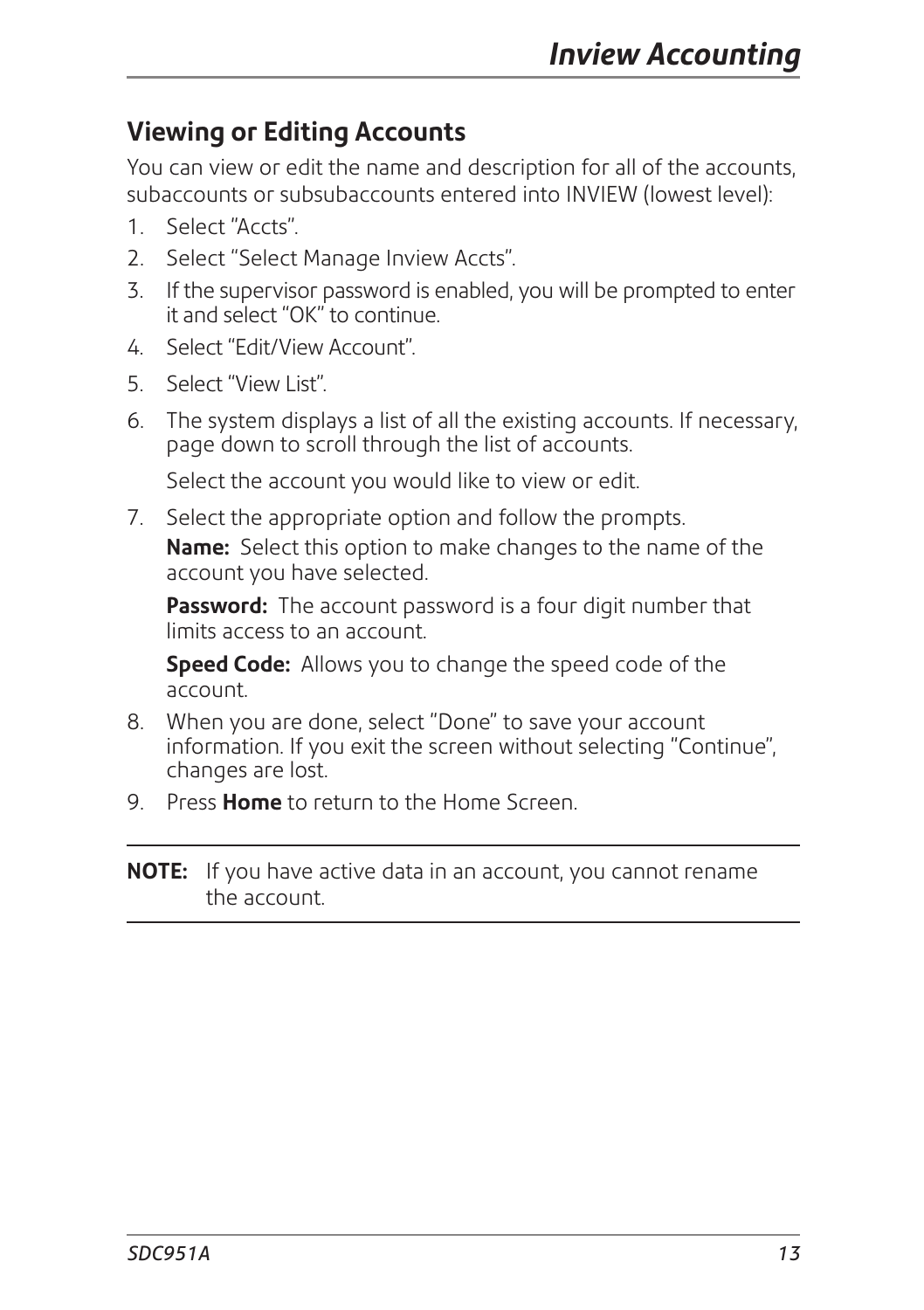# **Deleting Accounts**

When deleting accounts be advised that:

- If there is no information connected to the account, the system will remove the account when you delete it.
- If there is any information connected to an account (for example transaction data), the system will not allow you to delete the account. The system will notify you when the last period of the fiscal year ends. At that time, you can select the accounts you want to permanently delete and redefine the yearly fiscal period.

Follow the steps below to delete an account:

- 1. Select "Accts".
- 2. Select "Manage Inview Accounts".
- 3. If the supervisor password is enabled, you will be prompted to enter it and select "OK" to continue.
- 4. Select "Delete an account".
- 5. Select "View List". The system displays a list of all the existing accounts. If necessary, page down to scroll through the list of accounts.

Select the account you would like to delete.

- 6. Confirm that you really want to delete the account by selecting  $"Y \rho s"$ .
- 7. Choose whether you wish to delete further accounts by selecting either "Yes" or "No".
- 8. Press **Home** to return to the Home Screen.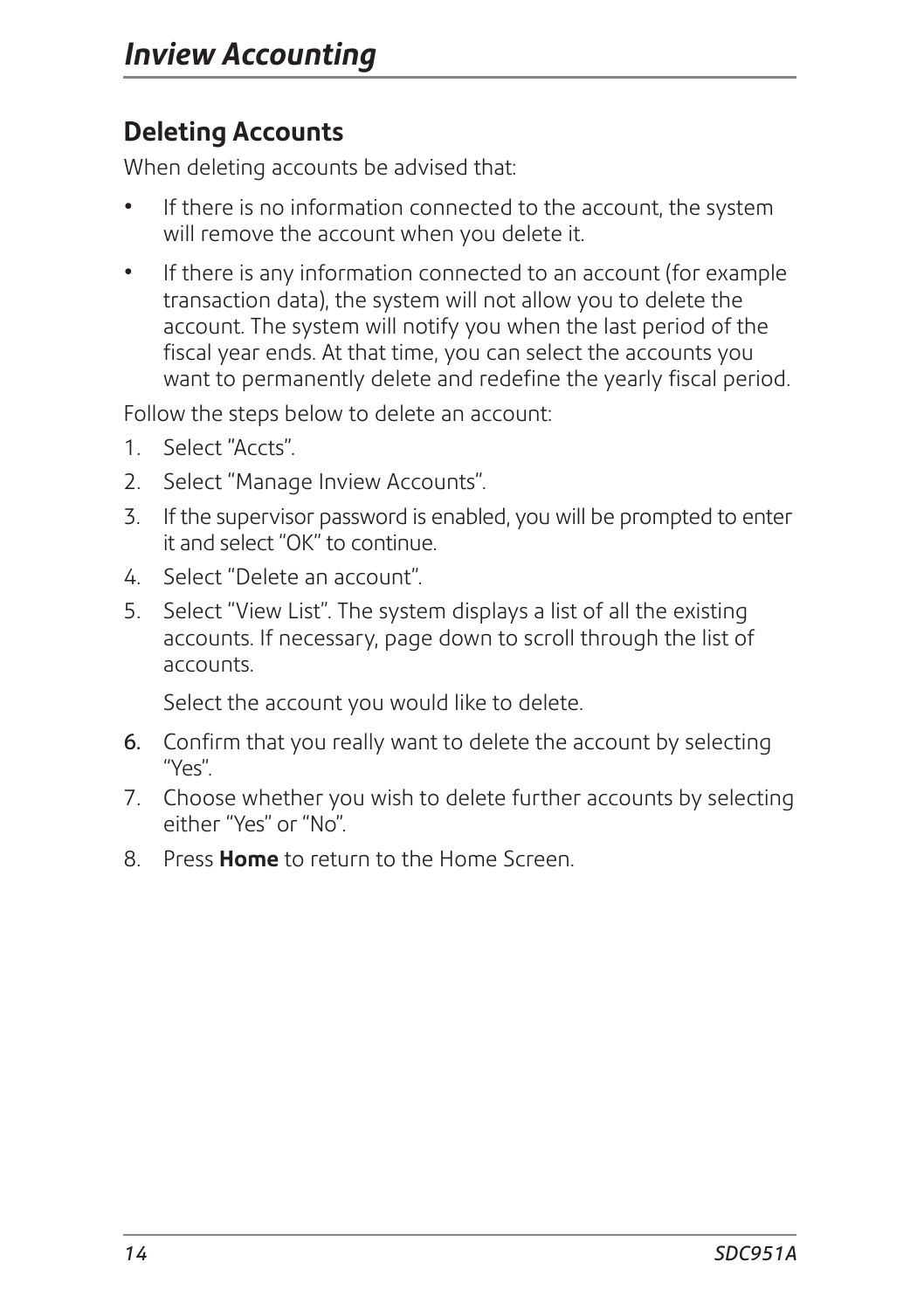# **Clearing Account Data**



**CAUTION!** Clearing the account data permanently erases all transaction data.

**It is recommended that the supervisor password be active and the accounting protection be turned on. This will prevent unauthorised persons from clearing the accounting data.**

Follow the steps below to clear the account data:

- 1. Select "Accts".
- 2. Select "Manage Inview Accounts".
- 3. If the supervisor password is enabled, you will be prompted to enter it and select "OK" to continue.
- 4. Press Page Down and select "Clear Account data".
- 5. Select "Print Reports" if you wish to print account reports before clearing the data.

OR

- 6. Select "Clear All Data".
- 7. Confirm that you really want to clear all the data by selecting "Yes".
- 8. Press **Home** to return to the Home Screen.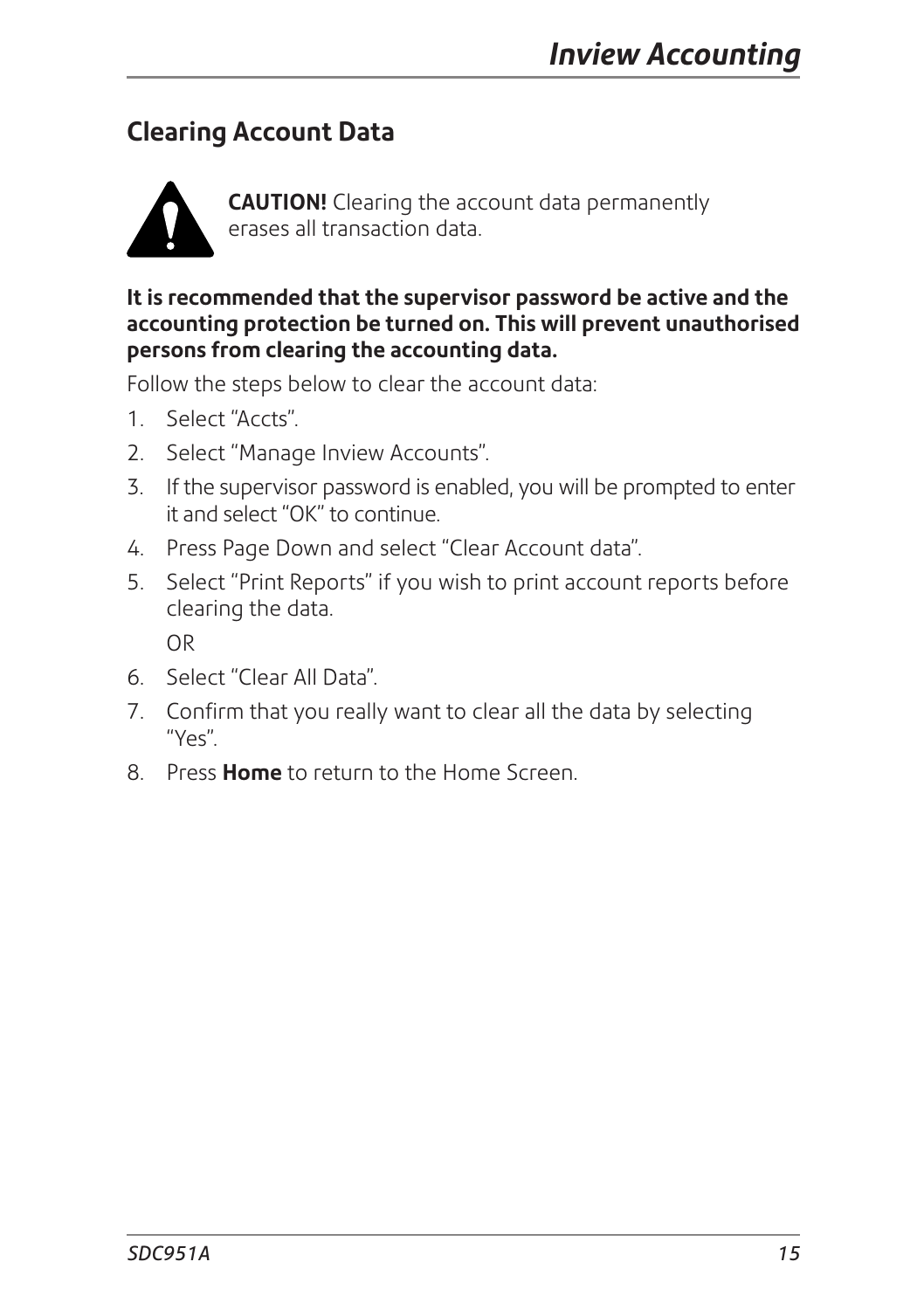# **Global Surcharge**

A Global Surcharge is a surcharge (or discount) that applies to each transaction (or batch) processed by INVIEW.

#### *You can apply a global surcharge per piece of mail, per transaction, and/or per transaction percentage.*

- A per piece of mail surcharge is calculated by multiplying the number of pieces processed by the surcharge setting. The per piece surcharge can be set anywhere from -1.000 to 1.000.
- A per transaction surcharge is applied to each batch (or transaction) run on the system. The per transaction surcharge can be set anywhere from -50.00 to 50.00.
- A per transaction percentage surcharge is calculated multiplying the postage cost of the entire batch by the percent transaction setting. The per transaction percentage can be set anywhere from -100% to 100%.

# *Turning Global Surcharge On or Off*

- 1. Select "Accts".
- 2. Select "Setup Inview".
- 3. If the supervisor password is enabled, you will be prompted to enter it and select "OK" to continue.
- 4. Select "Global Surcharge". The Global Surcharges screen appears.
- 5. Select "Surcharges: ..." to toggle the surcharge option ON or OFF, as required.
- 6. Press **Home** to return to the Home Screen.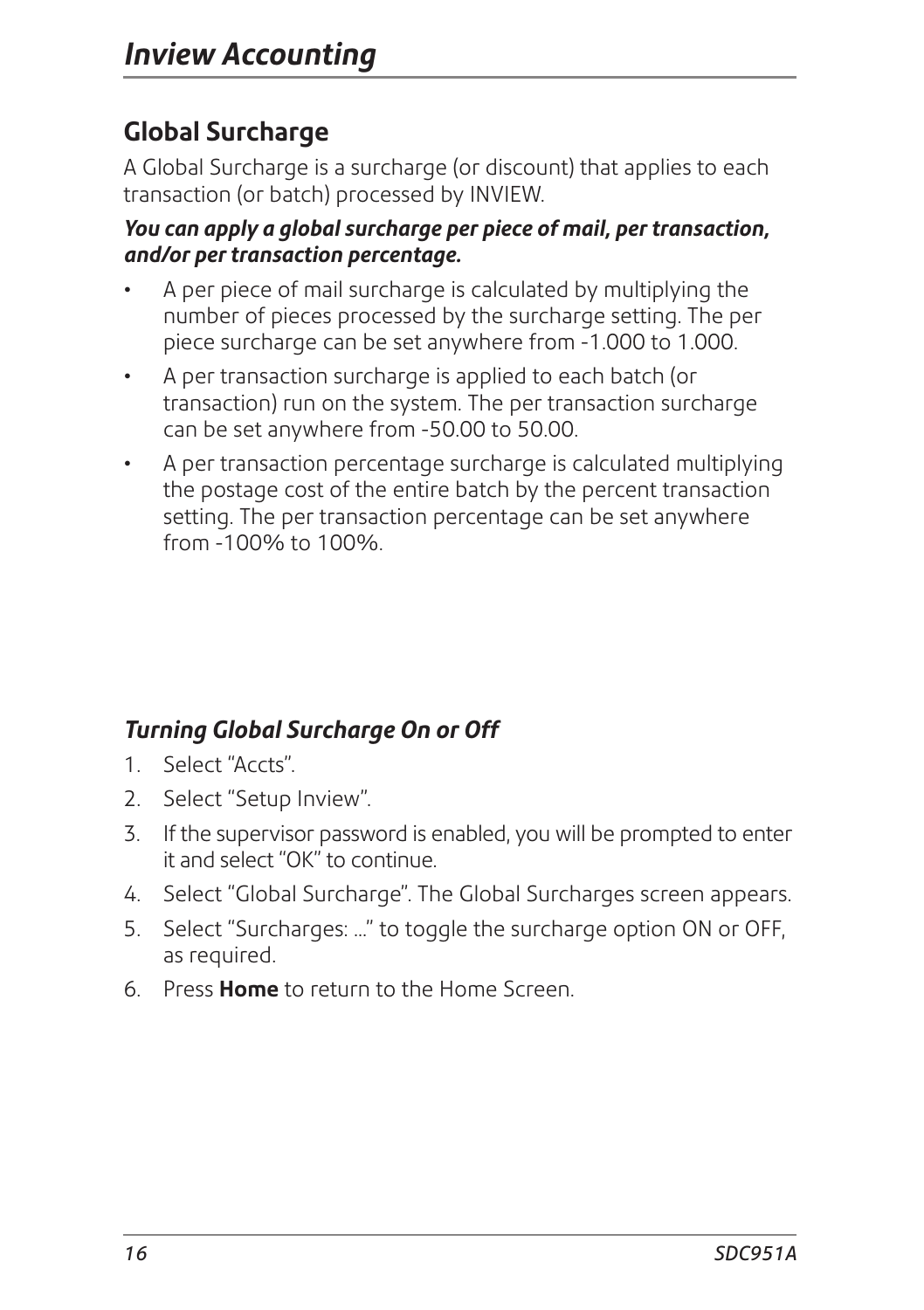### *Selecting the Global Surcharge Method*

Follow the steps below to set a global surcharge or discount:

- 1. Select "Accts".
- 2. If the supervisor password is enabled, you will be prompted to enter it and select "OK" to continue.
- 3. Select "Global Surcharges: ...". The Global Surcharges screen appears.
- 4. Select the type of surcharge you wish to apply:

**Per Piece:** The surcharge or discount is applied to each individual piece of mail processed.

Per Trans: The surcharge or discount is applied to each transaction.

**Per Trans %:** The surcharge or discount is applied to each transaction and is a percentage of the transaction cost.

Select either "Make Surcharge(s) or "Make Discount(s)".

A *negative amount* indicates a *discount* will be applied to the postage amount for a transaction.

A *positive amount* indicates a *surcharge* will be applied to the postage amount for a transaction.

5. Press **Home** to return to the Home Screen.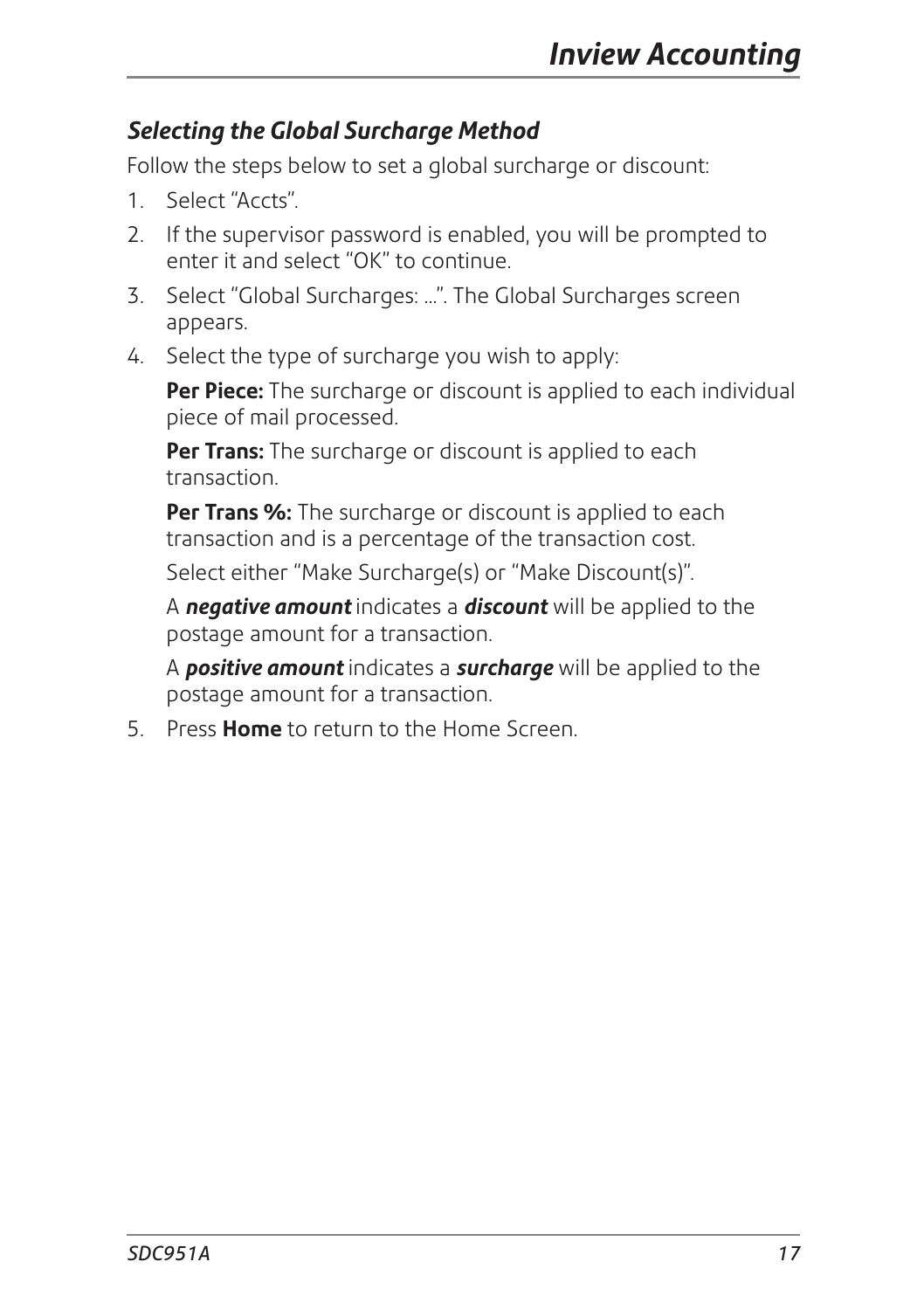# **Selecting an Account to Print Postage**

You can select an INVIEW account in a variety of ways:

You can select an account manually by scrolling through the entire list of accounts on your system.

If you know part of the account name or the speed code, you can use the account name search or the speed code search to locate the account you want to use.

If you know only part of the account name or the speed code, you can use the account name or speed code search to narrow down the list of accounts to those that most closely match the search criteria you entered.

# *Selecting an Account*

- 1. Select "Accts".
- 2. Select "Manage Inview Accounts".
- 3. To select an account

a. Select "View List"

 You can use the **Page Down** key to scroll through the account list, then press the screen key that corresponds with the account name.

 b. If the Account Password is enabled the Enter Account Password screen appears, Type in the password and select OK.

 c. The system returns to the Home screen. The name of the account you selected appears on the display.

Or

a. Select "Enter Speed Code".

b. Enter the 1 to 4 digit speed code.

 c. Select "Continue", the Account name appears, Select "OK" if correct.

 d. If the Account Password is enabled the enter Account Password screen appears, Type in the Password and Select OK.

 e. the system returns to the Home Screen. The name of the account you selected appears on the diplay.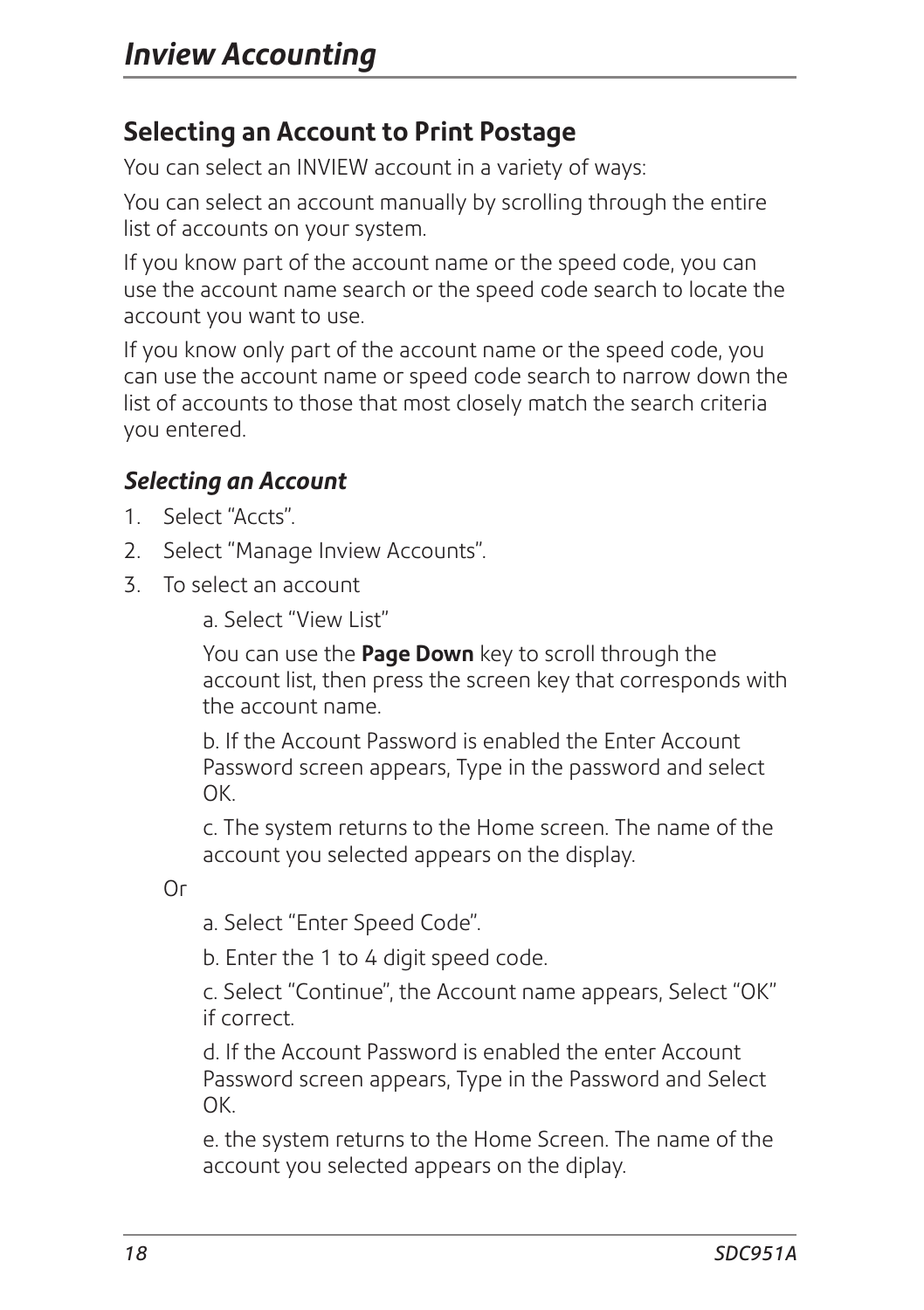Or

a. Select "Enter Acct. name".

 b. Type in the name of the sccount (or put part of the name). Select "Find". You can use the **Page Down** key to scroll through the account list, then press the screen key that corresponds with the account name.

 c. If the Account Password is enabled the Enter Account Password screen appears, Type in the Password and Select "OK".

 d. The system returns to the Home Screen. The name of the account you selected appears on the display.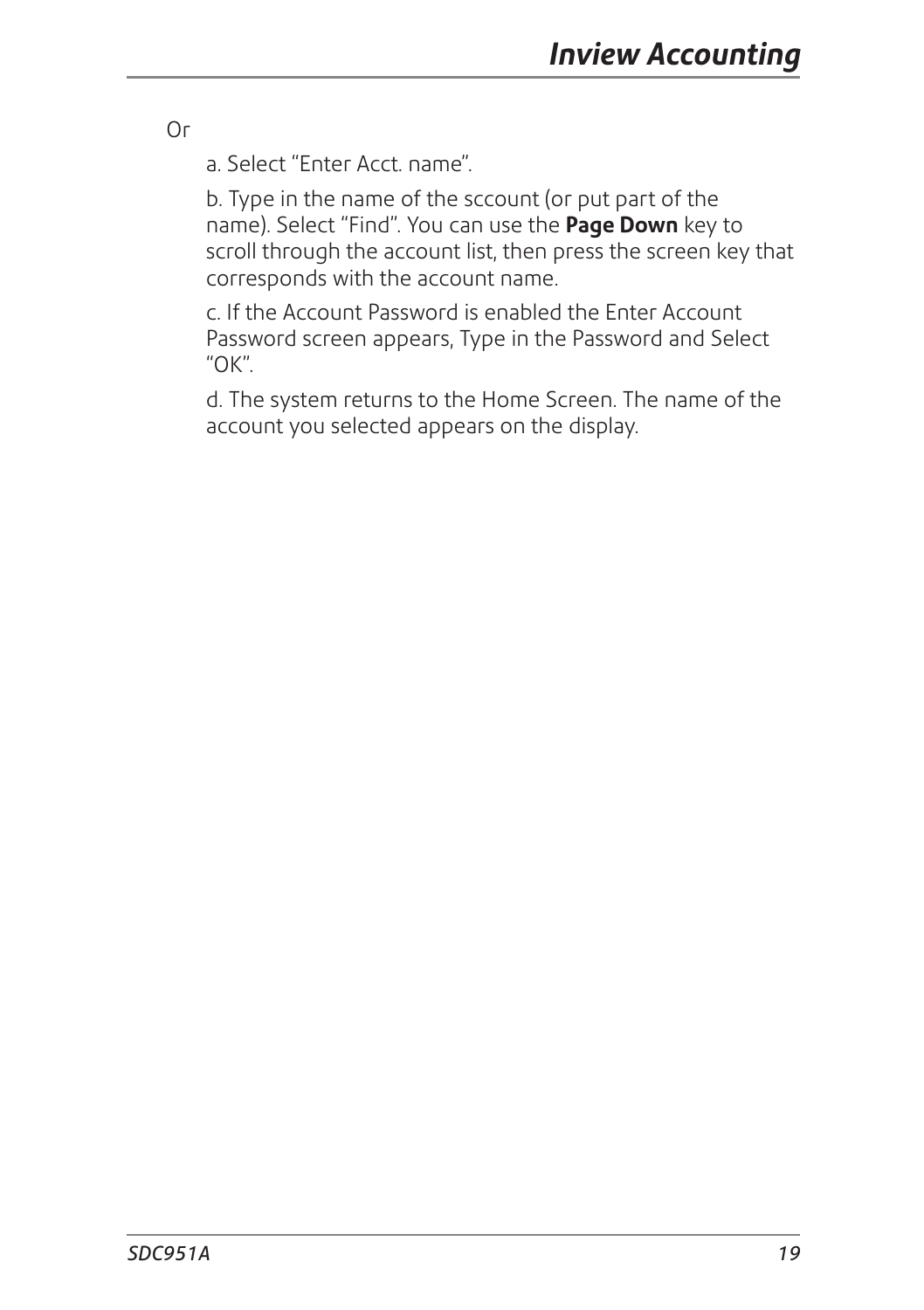# **Selecting the Accounting Period**

When you enter the start date for the fiscal year the system automatically determines the end date (defult on the machine is set from the 1st January to 31st December).

Once the fiscal year is set, you will need to select one of the standard accounting periods (none, annual, twice yearly, quarterly and monthly) or you can define your own custom reporting period.

Follow the steps below to set your fiscal year and select the type of accountng period you will use:

- 1. Select "Accts".
- 2. If the supervisor password is enabled, you will be prompted to enter it and select "OK" to continue.
- 3. Select "Setup Inview".
- 4. Select "Accounting Periods".
- 5. The Set New Acct Period screen appears, the display shows the current account period. Select "Standard".
- 6. Select "Start Date".
	- a. Press the **Clear** key.
	- b. Type in the start date of your fiscal year.
	- c. Select "OK" to save the date. The Edit Standard Period screen reappears.
- 7. Select "Minor Periods" (see notes on the next page).
	- a. Press the **Clear** key.
	- b. Type in
		- i. 0 for an Annual period report only.
		- ii. 2 for a bi Annual period report.
		- iii. 4 for a quarterly preiod report
		- iv. 12 for a monthly period report.
	- c. Select "OK" to save the periods. The Edit Standard Period screen reappears.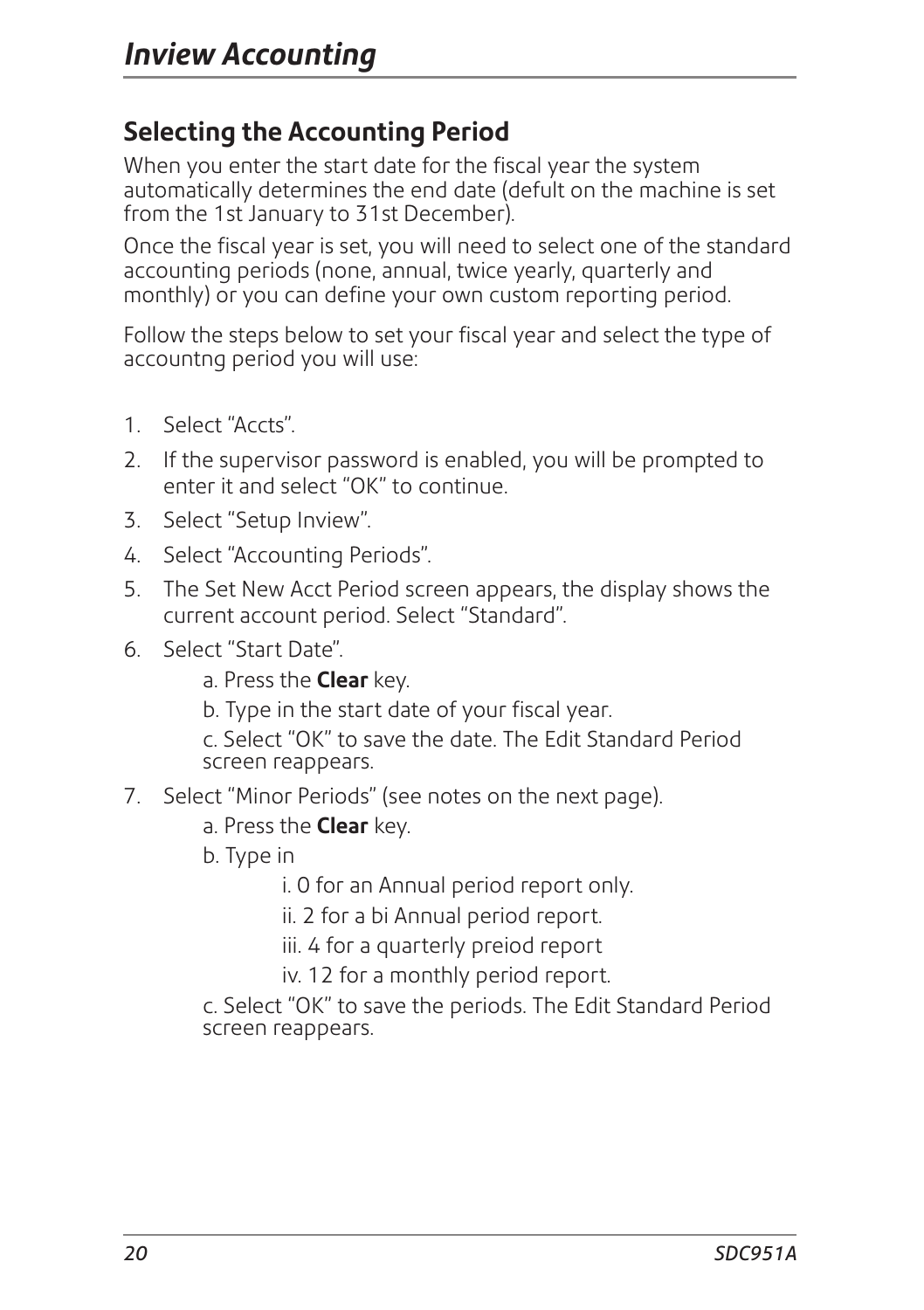- 8. If you select custom periods, the Edit Custom Period screen appears.
	- a. Select end date 1 to set period 1 end date.
	- b. Type in the end date of the period and select OK.
	- c. Select End Date 2 to set period 2 end date.

d. Type in the end date of the period and select OK again to exit the Custom Period menu.

#### **Note:** Period 1 is the current period and period 2 is the running total i.e. YTD.

9. Press **Home** to return to the Home Screen.

#### **NOTES:**

#### **Standard Periods**

When a period in the fiscal year reaches its cut-off date, the system will automatically start the next period and store the existing period.

For example: If you have set the periods for monthly, at the 1st July the June period will be saved and July will now be the current period. At the end of the fiscal year, the system will prompt you to clear all 12 periods.

#### **Custom Periods**

The start date for a custom reporting period is the date you activate the custom period on your system.

The custom reporting period will have to be reset on the end date you select for it. At that time, you will be required to enter the next end date for your custom reporting period.

Once you have data in the system, you cannot change the periods until all data has been cleared.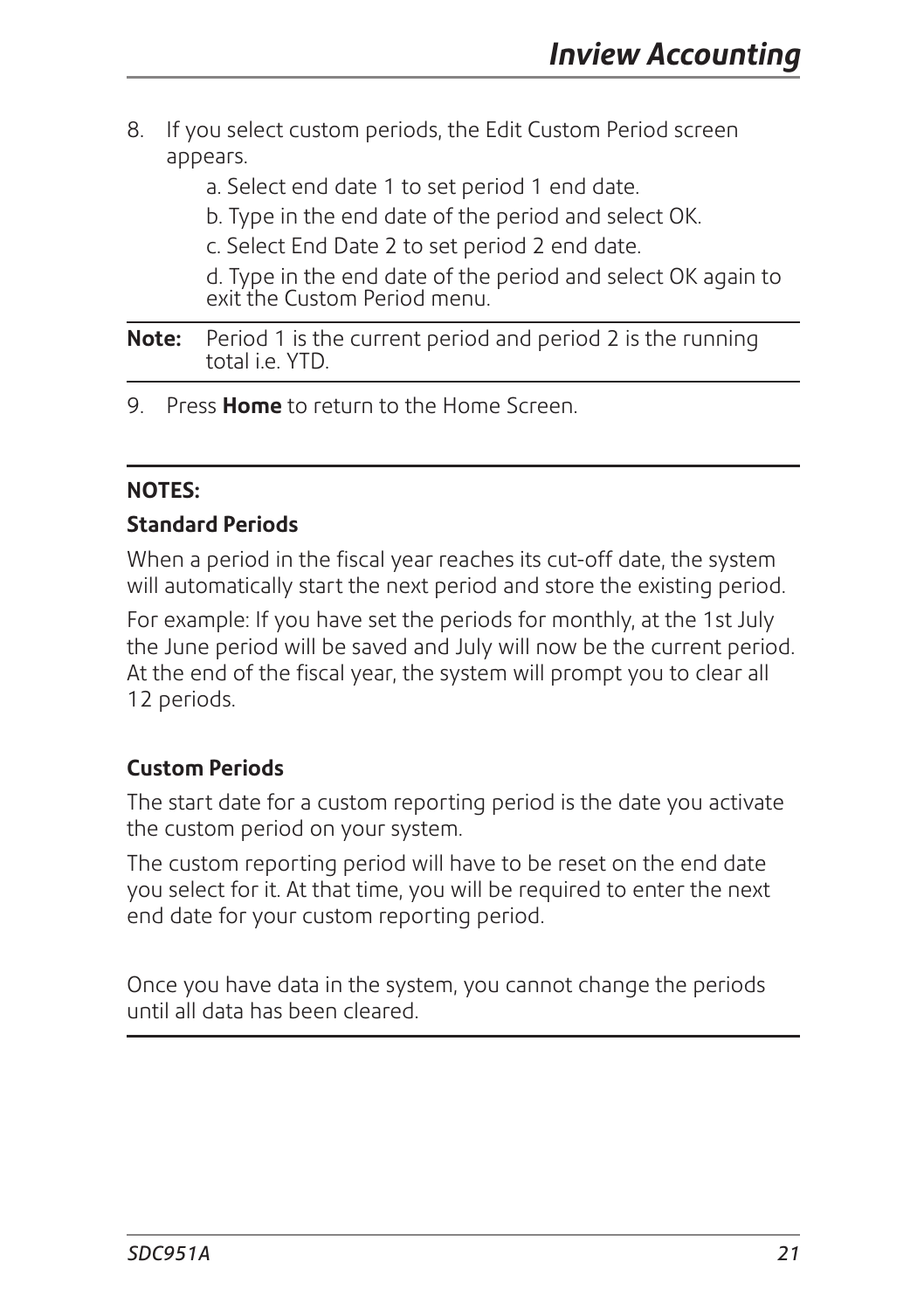# **Entering Manual Transactions**

Follow the steps below to create a manual transaction.

- 1. Select "Accts".
- 2. If the supervisor password is enabled, you will be prompted to enter it and select "OK" to continue.
- 3. **Page Down** and Select "Manage Transactions".
- 4. Select "Add manual Trans". The Add manual Trans screen appears. The options you choose to use will vary depending upon your manual transaction needs:

**Account:** Select this option to choose an account from the available accounts on your system to run the manual transaction against.

**Class:** Select this option to set the postage class.

**Postage:** Select this option to set the total actual postage amount for the transaction.

**Chrg Amt:** Select this option to set the total postage amount that you will be charging for the transaction. (This is the actual postage amount plus any surcharges you may want to add.) By default, this sets to the same postage as the actual postage amount.

Piece Ct: Select this option to set the number of pieces of mail you want the manual transaction to indicate were sent.

**Weight:** Select this option to set the total weight of all pieces of mail.

5. Once you have finished setting up your manual transaction, select "Done" to save your changes. The system will return to the Home Screen.

**NOTE:** The maximum amount you can enter in paragraphs 5 and 6 above is limited to the maximum value you can select on your machine.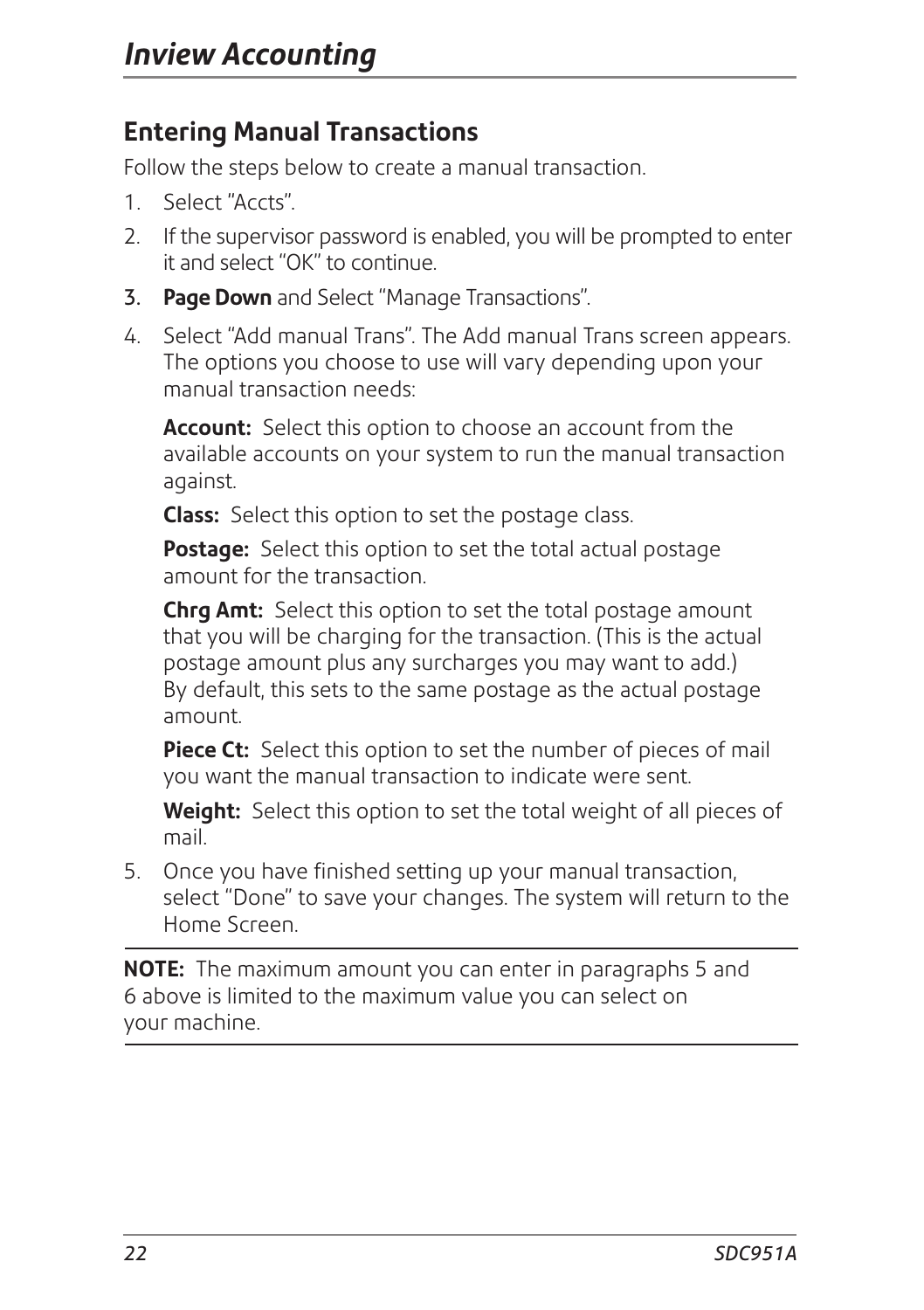# **Transferring Transaction Data**

You can use the transfer transaction data option to correct transactions that have been processed against the wrong account.

Follow the steps below to select the transaction you want to transfer:

- 1. Select "Accts".
- 2. If the supervisor password is enabled, you will be prompted to enter it and select "OK" to continue.
- 3. **Page Down** and Select "Manage Transactions".
- 4. Select "Move a transaction". The Select Account screen appears.
- 5. Select the account you want to transfer the transaction FROM (Use the same method as selecting an account to use).
- 6. Select the transaction you want to transfer. Select "OK to Transfer". The Select Account To Transfer To screen appears.
- 7. Repeat steps 6 and 7 to select the account you want to transfer the transaction to.
- 8. Once you have finished setting up your transaction transfer, select "Yes Transfer" to save your changes.
- 9. Press the "Home" key to return to the Home Screen.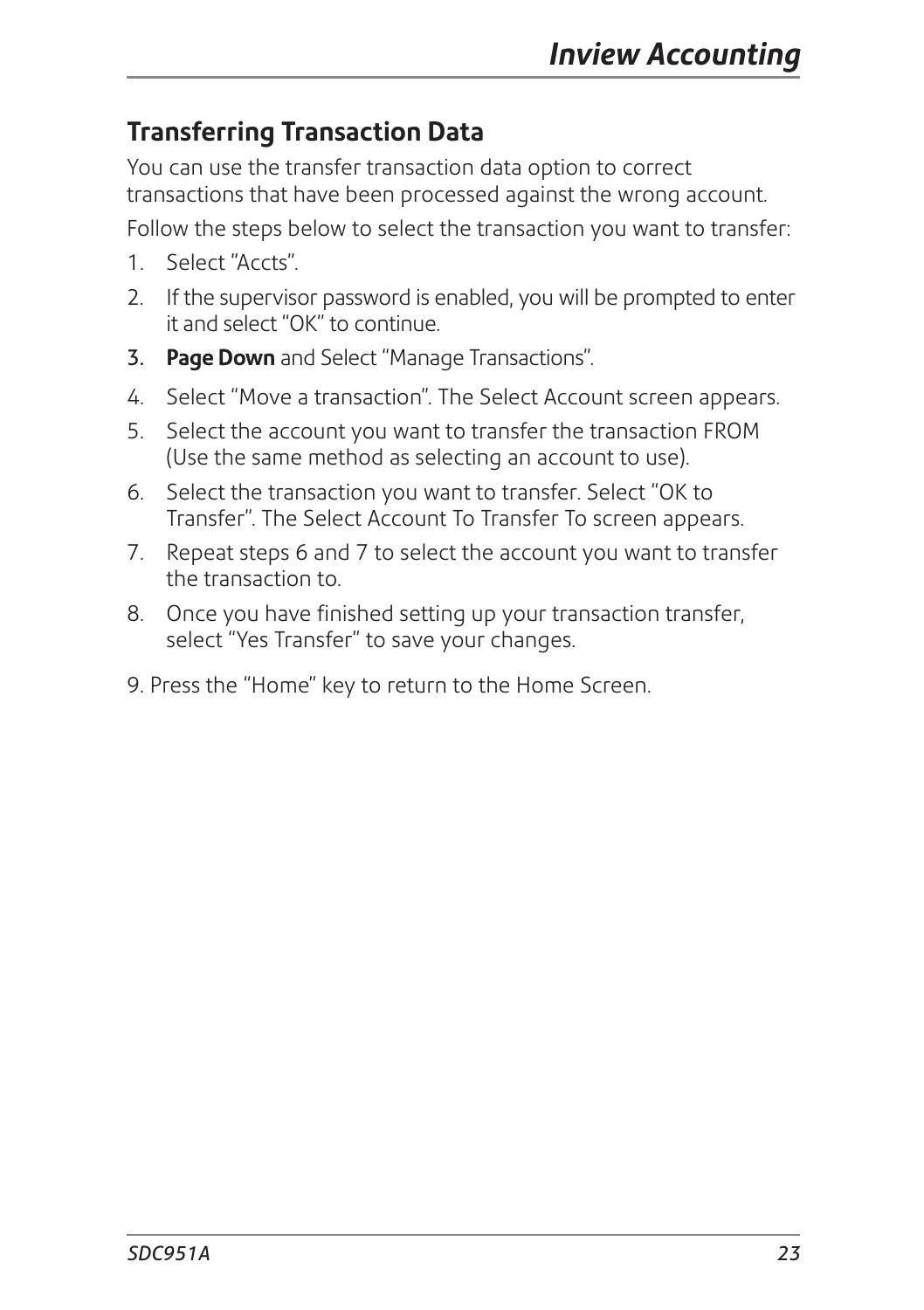# **Clearing the Transaction Log**

When the transaction log reaches full capacity, you can clear out the log to allow the inclusion of new transactions.

Follow the steps below to clear the transaction log:

- 1. Select "Accts".
- 2. If the supervisor password is enabled, you will be prompted to enter it and select "OK" to continue.
- 3. **Page Down** and Select "Manage transactions".
- 4. Press **Page Down**, then select "Clear Transaction Log". The Clear Transaction Log screen appears.
- 5. Select "Yes clear" to clear the log. The system returns to the Transaction Options screen.
- 6. Press **Home** key to return to the Home Screen.

**NOTE:** The transaction log can/ must only be cleared after an upload to the data centre has been completed.

If you require a printed report this must be taken before the transaction log is cleared.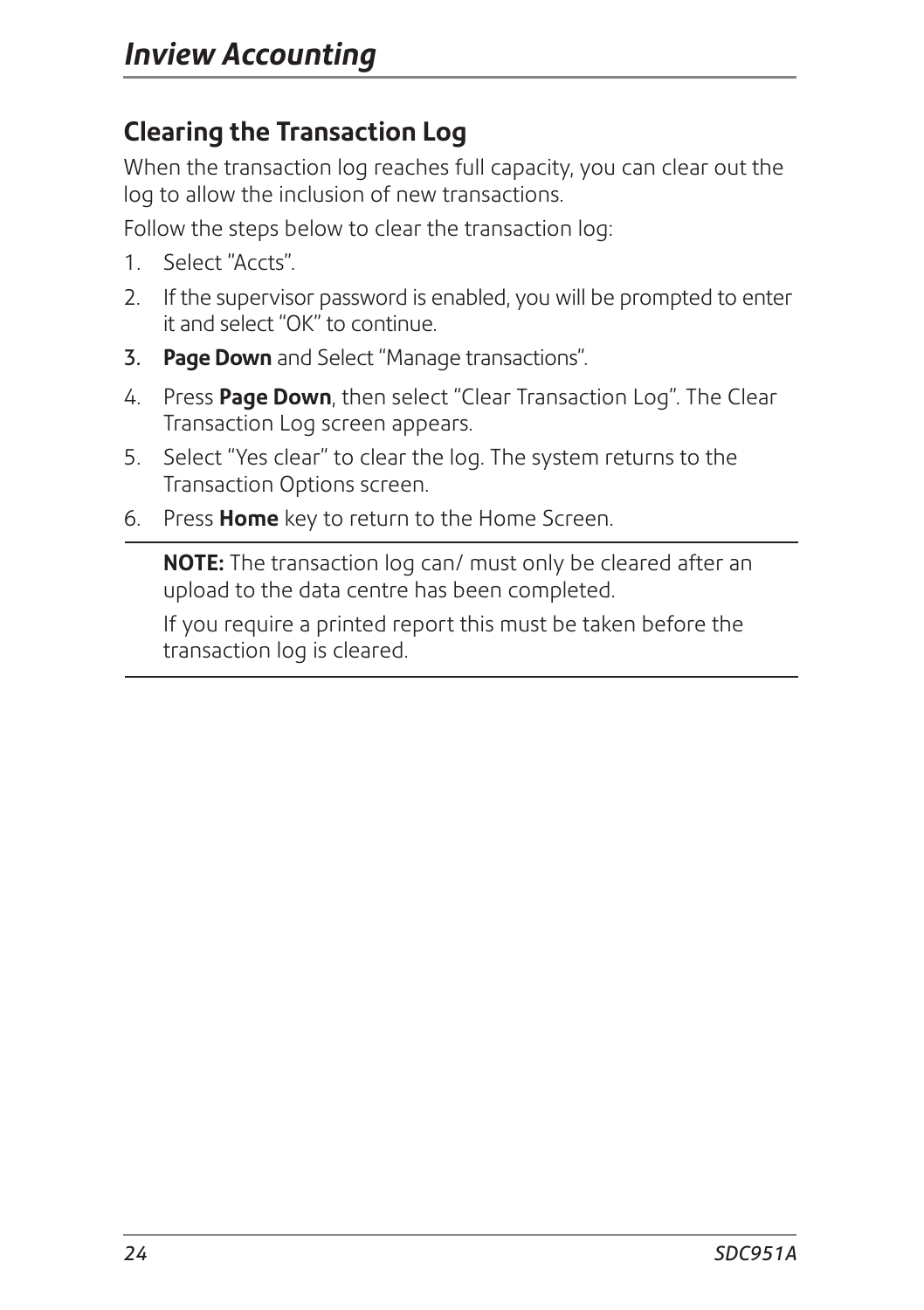# **Setting the Condition for the Log Full Warning**

You can set the "log full warning" to notify you when the transaction log is filled to a certain percentage. The default setting is 80%, which means that when the transaction log is 80% full, you will receive a warning. The lowest setting you can use is 80%. The highest setting you can use is 100%.

Follow the steps below to set the "log full warning":

- 1. Select "Accts".
- 2. If the supervisor password is enabled, you will be prompted to enter it and select "OK" to continue.
- 3. **Page Down** and Select "Manage transactions".
- 4. **Page Down** and select "Log Full Warning".
- 5. Press **Clear** key, type in the percentage you want use (from 80 to 100) and select "OK". The system returns to the Transaction Options menu.
- 6. Press **Home** key to return to the Home Screen.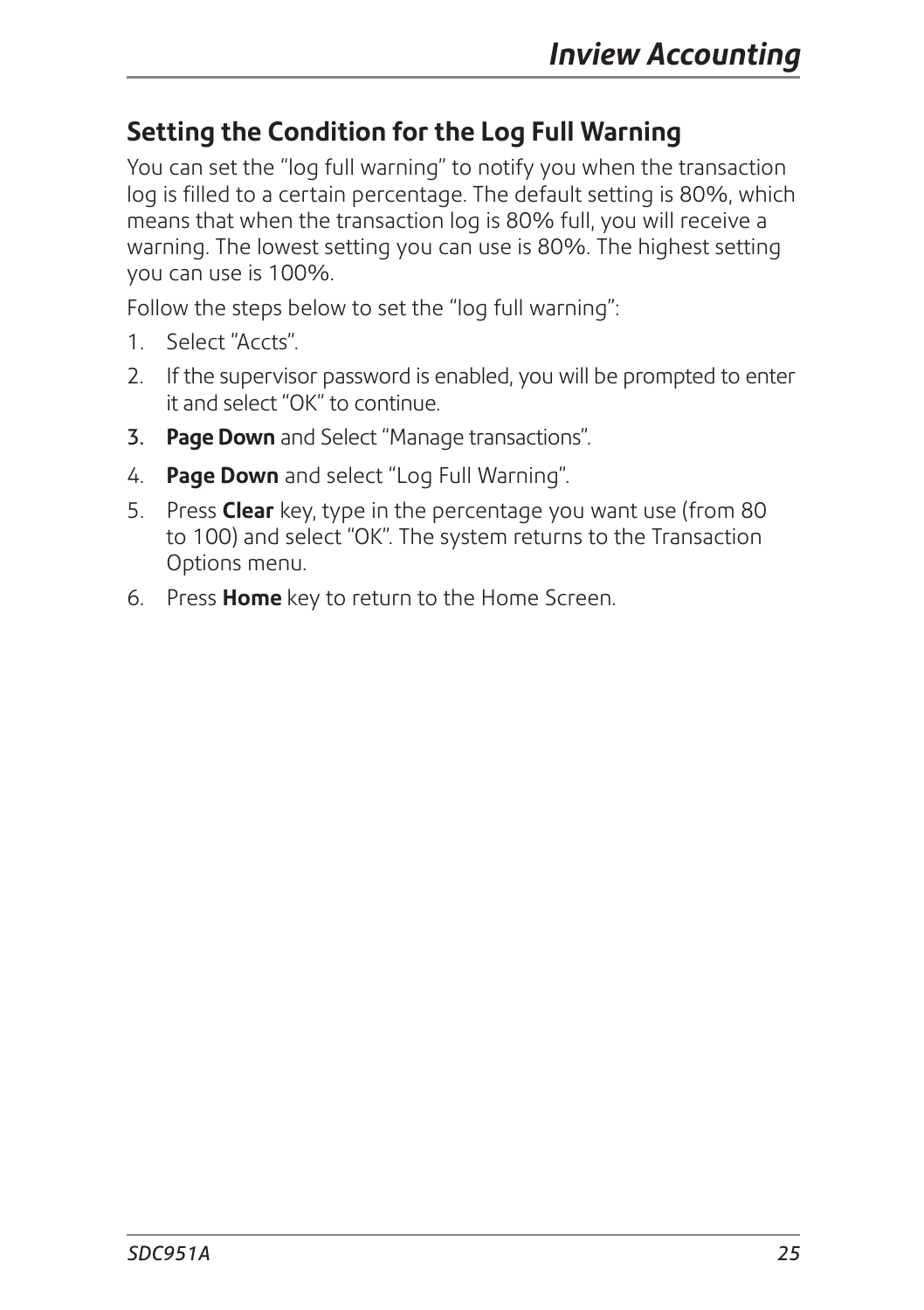# **Defining the Log Full Action**

The Action When Full option allows you to select the action you want the system to take when the transaction log is full. You can choose to stop processing mail, or process mail and overwrite the transaction log (see notes below).

Follow the steps below to select the action to take when the log is full:

- 2. Select "Accts".
- 3. If the supervisor password is enabled, you will be prompted to enter it and select "OK" to continue.
- 4. **Page Down** and Select "Manage Transactions".
- 5. **Page Down** and select "Log Full Action".
- 6. Select Next Page and select the action you want the system to take. The system returns to the Transaction Options menu.
- 7. Press **Home** to return to the Home Screen.

#### **NOTES:**

If you select 'Delete older trans', when the log is full the system will continue processing mail and **erase the old transactions**. The normal setting is 'Show alert and stop'. This allows you to print off the Transaction log or download the transaction log to a PC if you have the PC Transfer Utility programme.

If you find the system is frequently stopping due to the log being full, you might find it more convenient to print or download the log to a PC at the end of each period. At this time you could then clear the log before the start of the new period.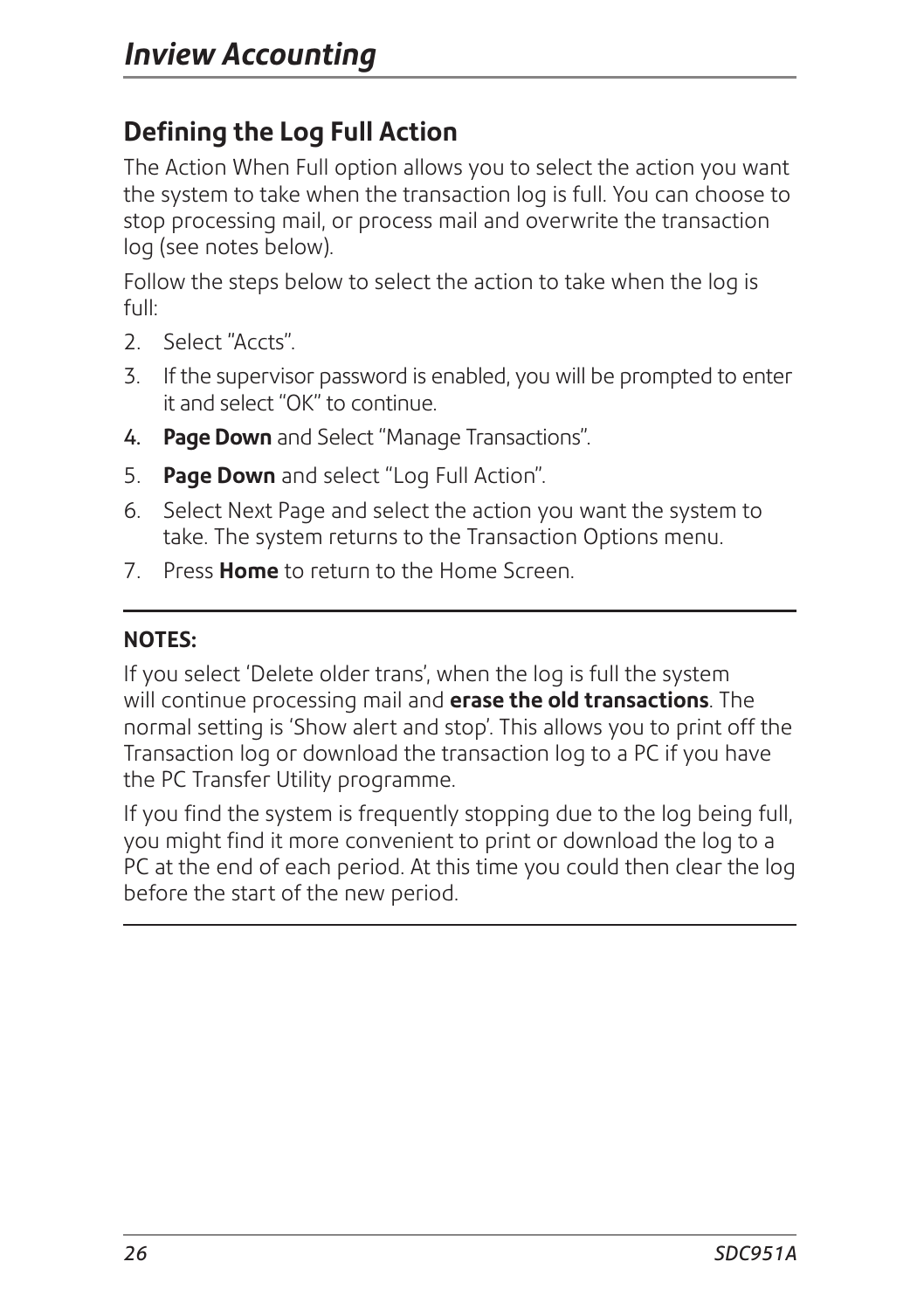# **INVIEW Accounting Reports**

### *(Printer must be attached)*

With INVIEW, you have the ability to create a broader range of accounting reports than you would using the standard accounting reports on your mailing system.

The following is a list of INVIEW accounting reports:

- Transaction Log
- Account Summary
- Quick Profile
- Accounting Set Up
- Account List
- Account Speed Code List

### *Printing Reports*

You can print accounting reports using an external (attached) printer if one is connected to your system.

**NOTE:** You must enable report printing for an operator in order for that operator to print a report. See *Enabling Operators* in your Operator Guide, for more information.

Follow the steps below to print a report:

- 1. Press "Reports".
- 2. Select "Accounting Reports".
- 3. Select the report you want to print. Follow the prompts, if any, that may appear.
- 4. Press **Home** to return to the Home Screen.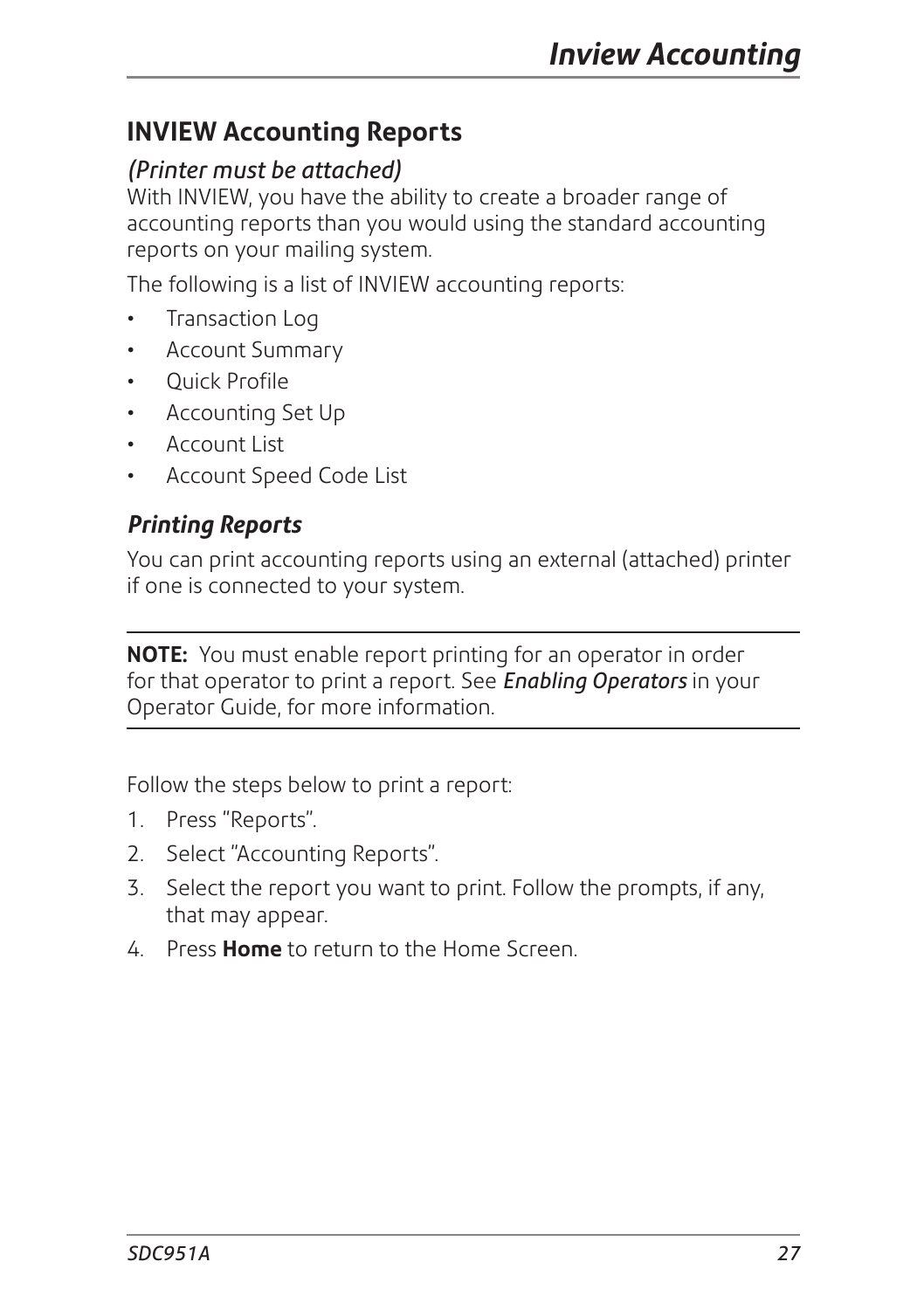### *Transaction Report*

The Transaction Log report lists the transaction ID, account, pieces, postage, surcharge, and total amount charged for each transaction during the time period specified on the report.

### *Account Summary Report*

The Account Summary Report lists a summary of pieces, postage and surcharges that have been charged to an individual account for the time period specified for the report.

### *Quick Profile Report*

The Quick Profile report lists the summary of pieces, postage and surcharges for all of the Inview accounts.

### *Accounting Setup Report*

The Accounting Set Up report lists the options and settings for INVIEW.

### *Account List Report*

The Account List report lists the accounts that have been defined in the system. The accounts are sorted by account name, then by subaccount and subsubaccount.

# *Account Speed Code List Report*

The Account Speed Code List Report lists the accounts that have been defined in the system and the account status. The report is sorted by account speed code. Account speed codes refer to chargeable accounts.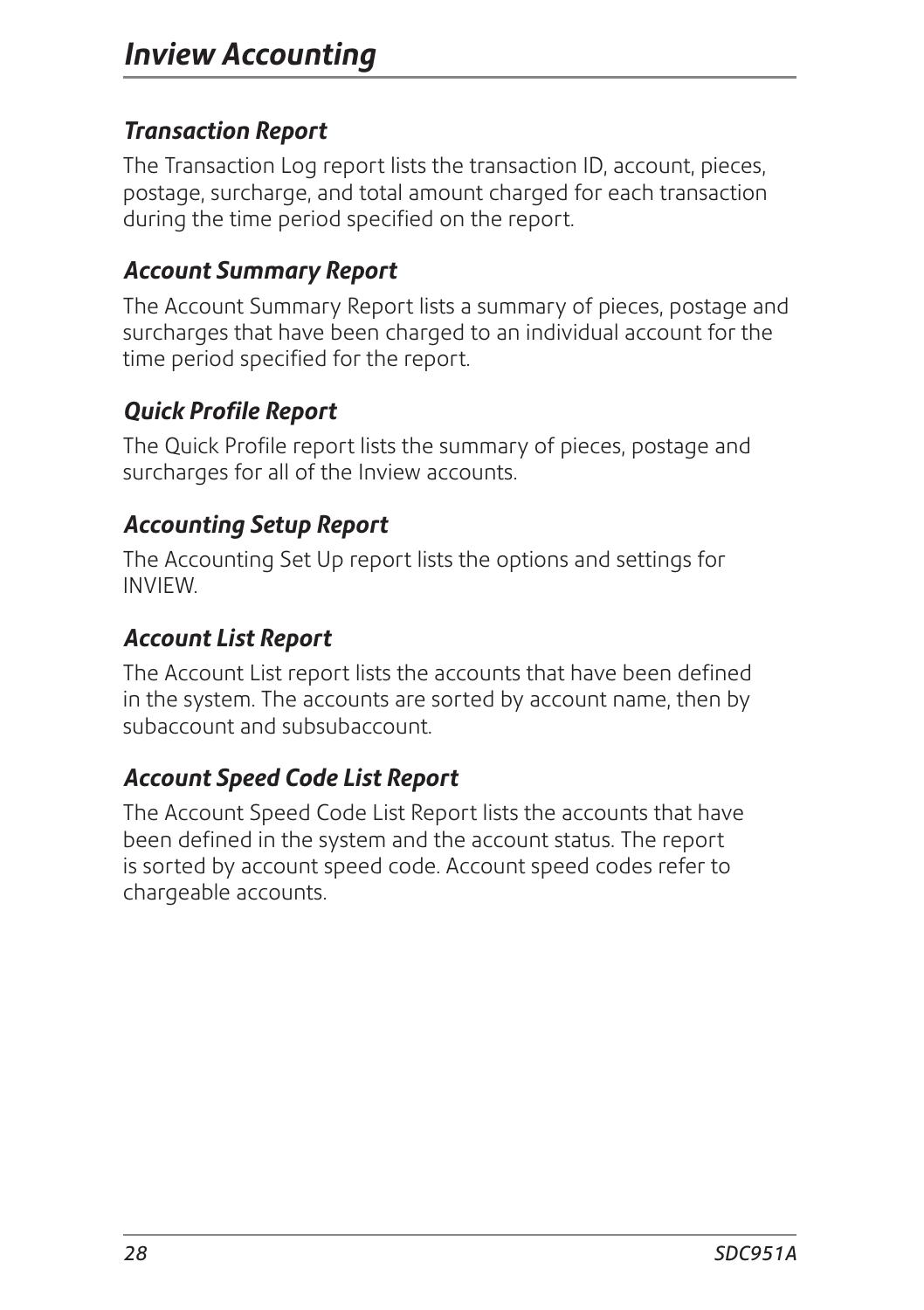# **INVIEW Error/Warning Messages**

This section contains a list of problems you may encounter while using INVIEW.

Refer to *Troubleshooting* in your Operator Guide, for information on problems you may encounter while using the mailing system (e.g. envelope sealing problems, envelope feeding problems, tape feeding problems, etc.).

### *Account Limit Reached - Cannot create any more accounts*

- Contact your machine supplier to purchase an increase in the number of accounts available on your system.
- Select "Select Account to Delete". The Select Account screen appears. Follow the prompts to select an account to delete.

### *Funds and piece count registers are full. Account must be reset.*

- Select "Print Report". The Single Account Report screen appears. Follow the prompts to print the single account report and reset the account, *or*
- Select "Reset". The system resets the account.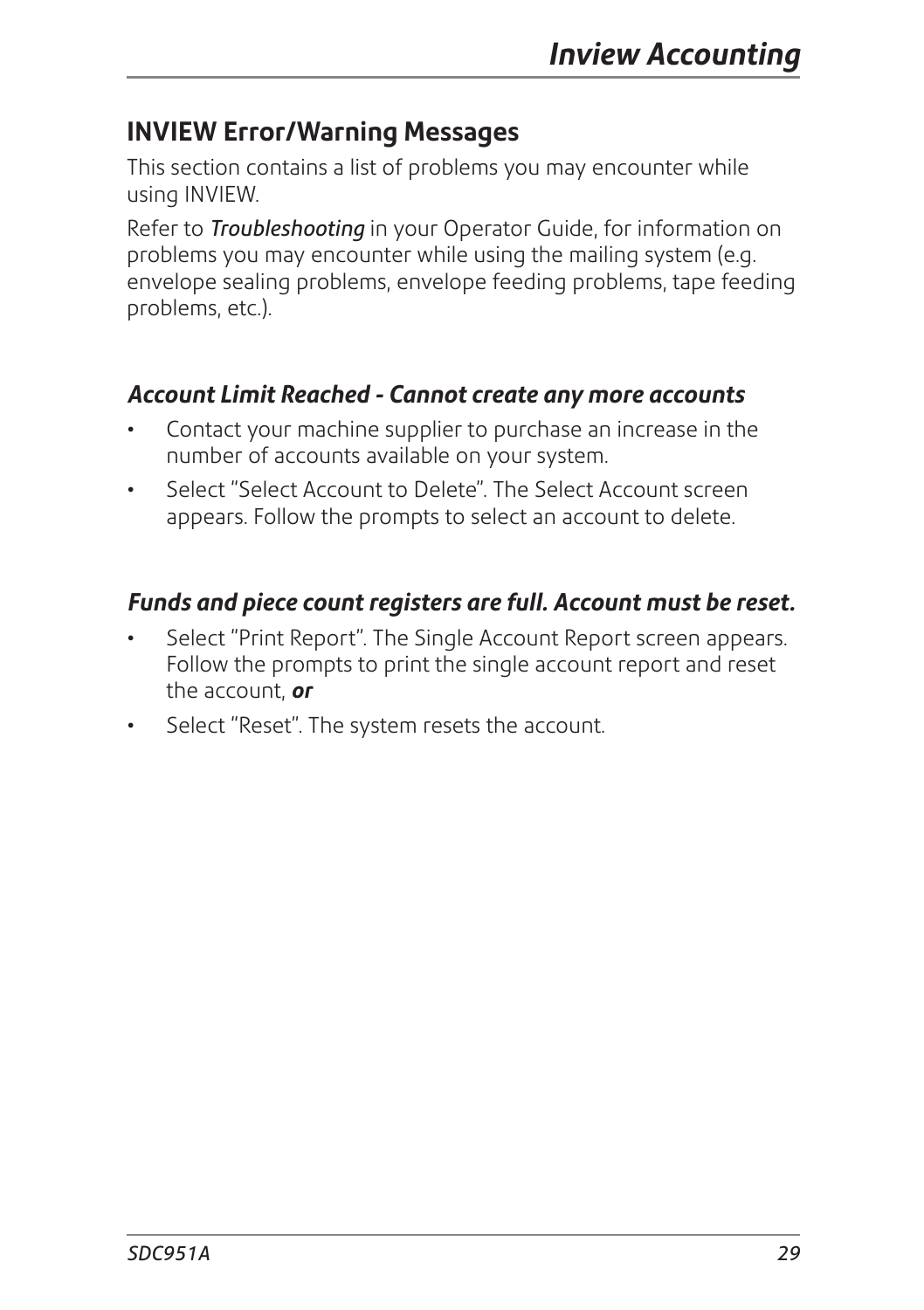#### *External memory not responding. Please check the USB and memory device connections.Run mail without accounting?*

INVIEW uses a memory module attached via one of the USB ports. This module holds all the accounting data.

Check that the memory device is properly connected to one of the system's USB ports.

- Select "No" if you want to recheck the device connections. The Please Wait screen appears as the system tries to re-establish the connection.
- Select "Yes" to run mail without accounting.
	- If the supervisor password is enabled, you will be prompted to enter it and select "OK" to continue.

If the problem persists, contact your system supplier.

### *Accounting Discrepancy xxxx has been spent without being recorded to the external memory.*

- Select "Make a Manual Transaction" to continue running mail. The Manual Transaction screen appears with the postage amount equal to the amount listed on the Account Discrepancy screen. See *Entering Manual Transactions* in your Operator Guide, for more information.
- Select "Ignore" to stop running mail. The system returns to the Home Screen.